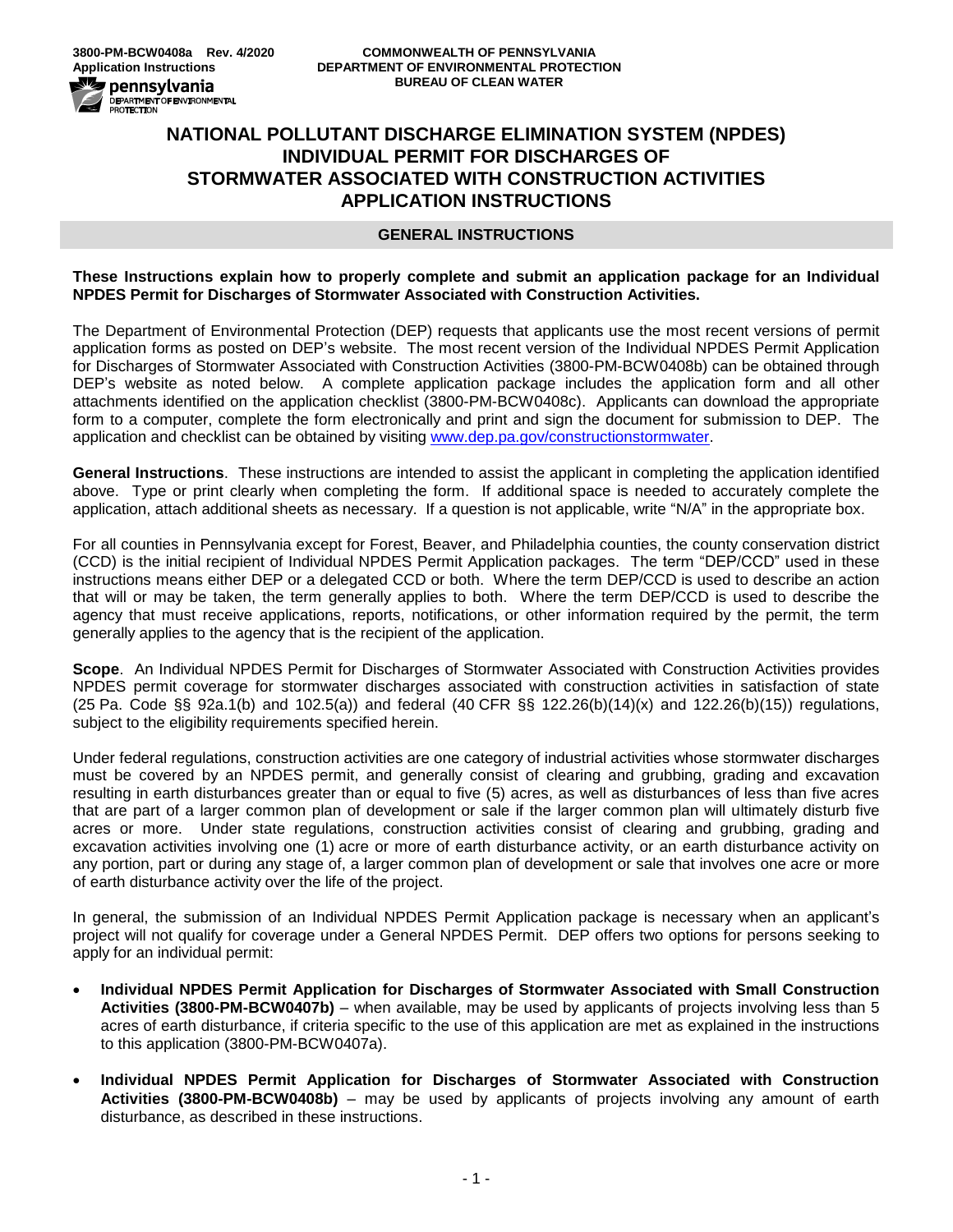**Authorized Stormwater Discharges**. The following stormwater discharges associated with construction activity are authorized under Individual NPDES Permits provided that the appropriate stormwater controls are designed, installed, and maintained by the permittee in accordance with applicable laws, regulations and guidance administered by DEP or EPA:

- 1. Stormwater discharges, including stormwater runoff, snowmelt runoff, and surface runoff and drainage, associated with construction activity as defined at 25 Pa. Code § 92a.2.
- 2. Stormwater discharges designated by DEP as needing permit coverage under 40 CFR § 122.26(a)(1)(v), 40 CFR § 122.26(b)(15)(ii) or Pennsylvania's Clean Streams Law that are associated with construction activity.
- 3. Stormwater discharges from off-site construction support activities (off-site support activities) including but not limited to concrete or asphalt batch plants, equipment staging yards, material storage areas, excavated material disposal (spoil) areas, borrow areas, stockpiling of topsoil, transfer of topsoil to other locations, and turnaround areas, provided that:
	- a. The off-site support activity is part of the same common plan of development or sale required to have permit coverage for stormwater discharges.

**NOTE 1** – If the location of an off-site support activity is not known at the time of application submission, but is located following commencement of coverage, the permittee must provide notification to DEP/CCD prior to commencing earth disturbance activities at the support activity. The permittee must develop a new or updated E&S Plan reflecting the E&S controls for the off-site support activity and submit the E&S Plan to DEP/CCD upon request. If the earth disturbance of an off-site support activity would result in an increase in the total area of earth disturbance by 10% or more compared to the original planned limit of disturbance, a Major Amendment to the permit would be required.

- b. The off-site support activity is not a commercial operation and it does not serve multiple unrelated construction sites.
- c. The off-site support activity does not continue to operate beyond the completion of the construction activity at the project site it supports and will be restored to approximate original condition.

**NOTE 2** – Temporary concrete or asphalt batch plants typically generate wastewater that may not be discharged under an Individual NPDES Permit for Discharges of Stormwater Associated with Construction Activities, unless authorized by DEP.

If an off-site support activity does not meet these three guidelines, the off-site support activity will require independent NPDES permit coverage unless the earth disturbance will be less than one acre, in which case an E&S Plan must be developed, implemented, and maintained in accordance with 25 Pa. Code § 102.4(b).

**Authorized Non-Stormwater Discharges***.* The following non-stormwater discharges associated with construction activity are authorized under Individual NPDES Permits provided that, with the exception of water used to control dust and to irrigate vegetation in stabilized areas, these discharges are not routed to areas of exposed soil on the project site and the operator complies with any applicable requirements for these discharges under the permit:

- 1. Discharges from emergency fire-fighting activities.
- 2. Fire hydrant and waterline flushings that do not contain measurable concentrations of Total Residual Chlorine (TRC).
- 3. Landscape irrigation water.
- 4. Water used to wash vehicles and equipment where cleaning agents are not used.
- 5. Water used to control dust.
- 6. External building washdown where cleaning agents are not used and external surfaces do not contain hazardous substances.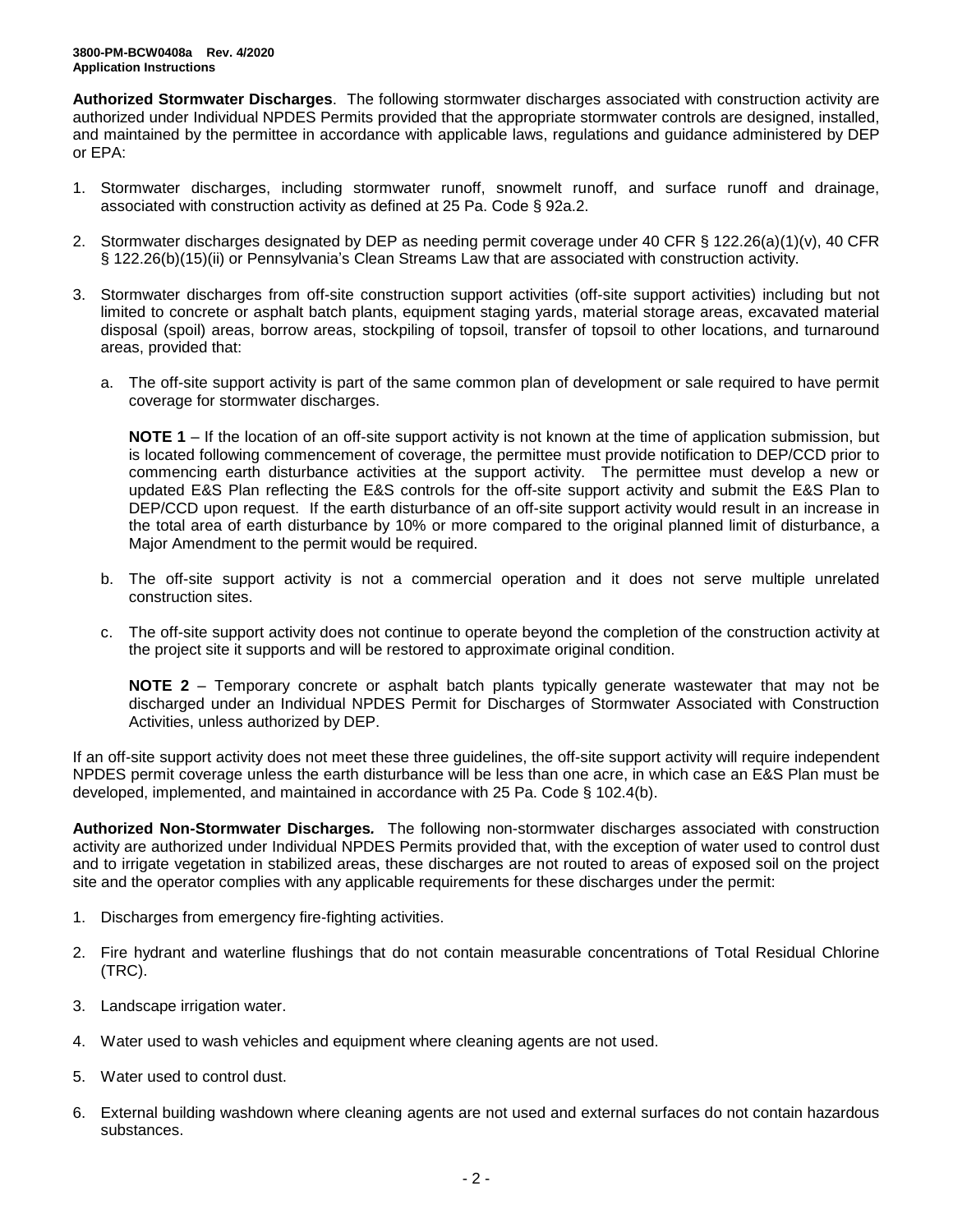- 7. Pavement wash waters, provided spills or leaks of toxic or hazardous substances have not occurred and where cleaning agents are not used if such wash waters are directed to a sediment basin or similar BMP.
- 8. Uncontaminated air conditioning or compressor condensate.
- 9. Uncontaminated, non-turbid discharges of groundwater or spring water.

**NOTE 2** – If groundwater is encountered during construction and must be diverted, groundwater that is uncontaminated may be diverted to a surface water. Groundwater is considered contaminated if it contains pollutant concentrations above water quality criteria specified in 25 Pa. Code Chapter 93.

- 10. Foundation or footing drainage where flows are not contaminated with process materials such as solvents or contain pollutants from groundwater.
- 11. Construction dewatering water that complies with the construction dewatering discharge requirements of the permit.

**Administrative Process**. A complete application package must be submitted to DEP/CCD, who will publish notice of the receipt of and the tentative decision on the application and the final action taken in the *Pennsylvania Bulletin*.

If DEP/CCD determines, upon receipt of an application package, that the application package is incomplete, DEP/CCD will notify the applicant in writing (i.e., by letter or email) prior to the end of the completeness review period. NOIs with fee payments that include insufficient funds will be considered incomplete. The applicant will have one (1) 60 calendar-day period ("deficiency correction period") to submit the necessary information or fees to make the NOI package complete. This deficiency correction period is independent of the completeness review period. Applicants may request up to a maximum 30-day extension, which may or may not be approved by DEP/CCD. Extensions must be approved in writing (i.e., by letter or email). If DEP/CCD determines that despite the receipt of additional information the application remains incomplete, DEP/CCD will notify the applicant that the application has been denied. If the applicant does not respond within the 60 calendar days, DEP/CCD will consider the application to be withdrawn by the applicant in accordance with 25 Pa. Code § 102.6(c)(2). Fees submitted as part of the application package will not be returned. The applicant may submit a new application for the same project.

**NOTE 3** – DEP/CCD will only send one incompleteness review letter.

**NOTE 4** – If DEP/CCD notifies an applicant that the application is incomplete, the applicant need only submit the information required to complete the application; resubmission of the entire application package is not required.

**NOTE 5** – If DEP/CCD determines that an application package is complete, DEP/CCD may or may not provide notification of its determination, depending on resource availability. An applicant may, however, contact DEP/CCD during the review period to verify the status of an application.

Following receipt of written notification from DEP/CCD that an application is incomplete, the applicant must provide the necessary information within the deficiency correction period. Once the necessary information is received by DEP/CCD, or otherwise following DEP/CCD's determination that an NOI is complete, the technical review phase of the review period begins:

- If there are no technical deficiencies with the application, DEP/CCD will proceed to make a tentative decision on the application, and publish notice of receipt of the application and of the tentative decision in the *Pennsylvania Bulletin*. Following a 30-day public comment period, DEP/CCD may take a final action on the application.
- If DEP/CCD determines that there are technical deficiencies that are not significant, DEP/CCD will call or email the applicant and/or consultant to resolve minor deficiencies.
- If DEP/CCD determines that there are significant technical deficiencies, DEP/CCD will provide written notification (i.e., by letter or email) to the applicant and consultant, as applicable. In general, one technical deficiency notice will be issued during the technical review period. DEP/CCD will provide, in the technical deficiency notice, a deadline by which the deficiency or deficiencies must be corrected. An applicant who desires additional time to correct deficiencies must contact DEP/CCD to request an extension and must provide an alternate date by which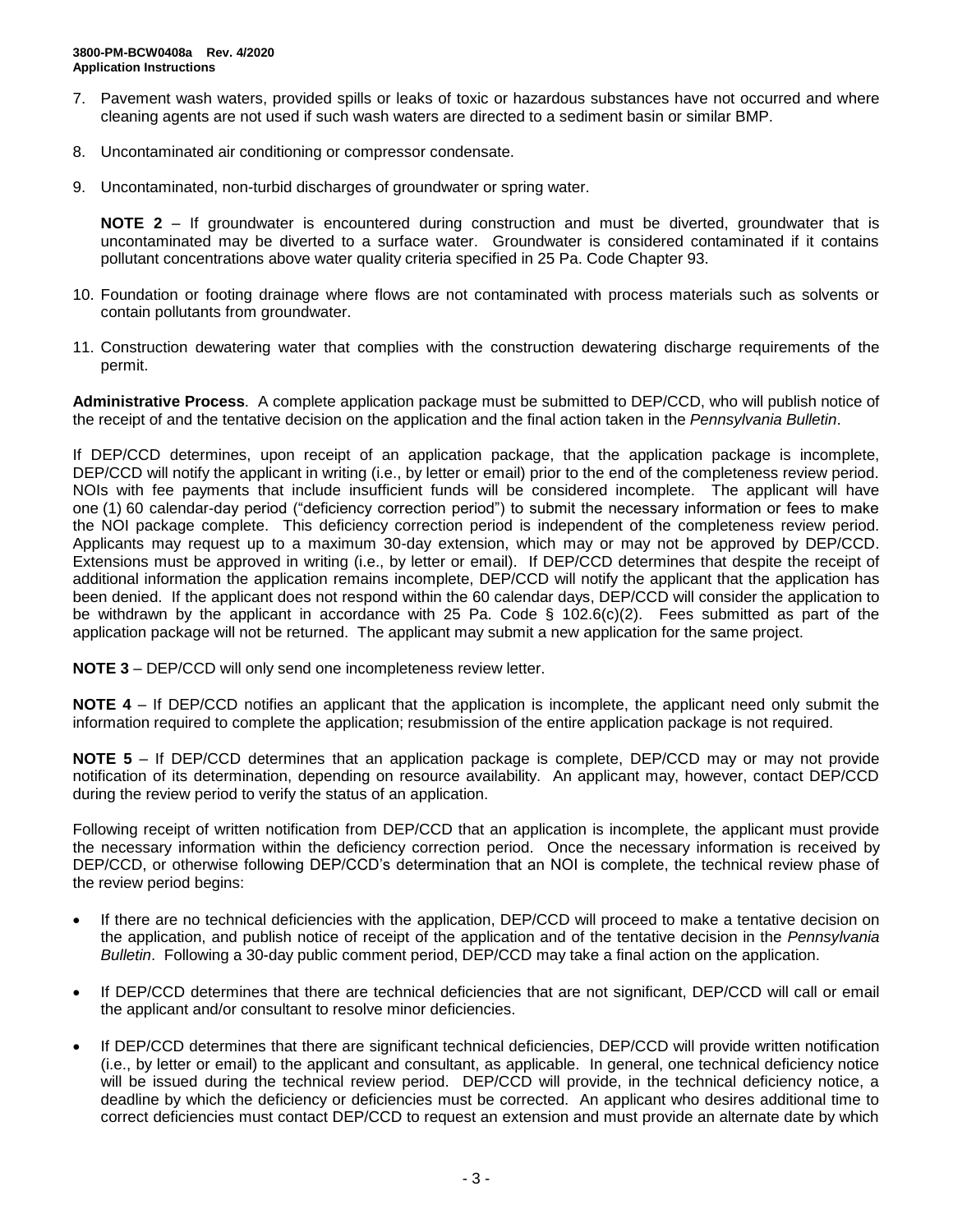deficiencies will be corrected (generally up to a maximum of 30 additional days). Extensions must be approved in writing (i.e., by letter or email) by DEP/CCD.

- $\circ$  If the applicant responds with information to correct the significant technical deficiencies by the deadline established by DEP/CCD or by the approved extension, and if DEP/CCD determines that the submission has corrected the significant technical deficiencies, DEP/CCD will proceed to make a tentative decision on the application.
- $\circ$  If the applicant fails to respond by the deadline established by DEP/CCD or by the approved extension, the application will enter the elevated review process.
- $\circ$  If the applicant responds with information to correct the significant technical deficiencies by the deadline established by DEP/CCD or by the approved extension, and if DEP/CCD determines that the submission has not corrected the significant technical deficiencies or the submission results in additional significant technical deficiencies, the application will enter the elevated review process.

**NOTE 6** – It is the applicant's responsibility to ensure that proper quality assurance is performed when responding to technical deficiencies. For example, a change in a calculated value may result in the need to update a series of documents to reflect the change. Resubmission of all documents in the NOI package affected by the change is necessary.

Construction resulting in stormwater discharges from earth disturbances greater than or equal to one acre may commence when the following criteria have been met:

- 1. The applicant has submitted a complete application package (3800-PM-BCW0408b and required attachments) in accordance with the requirements of these application instructions.
- 2. The applicant has received the Individual NPDES Permit, signed by the appropriate DEP manager.
- 3. All other permits and approvals relating to the earth disturbance activities reported in the application, including but not limited to sewage planning approval required by the Pennsylvania Sewage Facilities Act (Act 537), if applicable, have been obtained.
- 4. A pre-construction meeting has been held unless waived by DEP/CCD, in writing.

**Pre-Application Meeting**. A pre-application meeting or call with the appropriate DEP/CCD office is encouraged, but not required, prior to submission of the application package. Applicants are encouraged to mail, fax or email DEP's Chapter 102 Pre-Application Meeting Request form [\(3800-FM-BCW0271e\)](http://www.depgreenport.state.pa.us/elibrary/GetFolder?FolderID=2713) to the appropriate DEP/CCD office to arrange for the meeting or call.

**Deadline for Application Submission**. Persons seeking a new Individual NPDES Permit must submit a complete application package at least 120 calendar days prior to the planned date for commencing construction. **Submission of an application 120 calendar days prior to the planned date for commencing construction does not imply or guarantee that DEP/CCD will be able to issue an Individual NPDES Permit on or before the end of that 120-day period**. Applicants are encouraged to apply as early as possible prior to the planned date for commencing construction and ensure the application is complete and technically adequate. In addition, persons seeking renewal of an Individual NPDES Permit must submit a complete application package at least 180 calendar days prior to the expiration date of the permit unless DEP/CCD has granted permission to submit at a later date.

**Where to Submit Application Packages**. Applicants should submit complete application packages as specified on the Individual NPDES Permit checklist (3800-PM-BCW0408c) including applicable fees to DEP/CCD as follows:

- For a project located in a single county, submit the application package to the appropriate CCD for the county, unless the project is located in Forest, Beaver, or Philadelphia counties, in which the application package should be submitted to DEP's Northwest, Southwest, and Southeast Regional Offices, respectively.
- For projects located in two counties, submit the application package to the appropriate CCD for the county with the greatest amount of earth disturbance, unless that county is Forest, Beaver, or Philadelphia, in which case the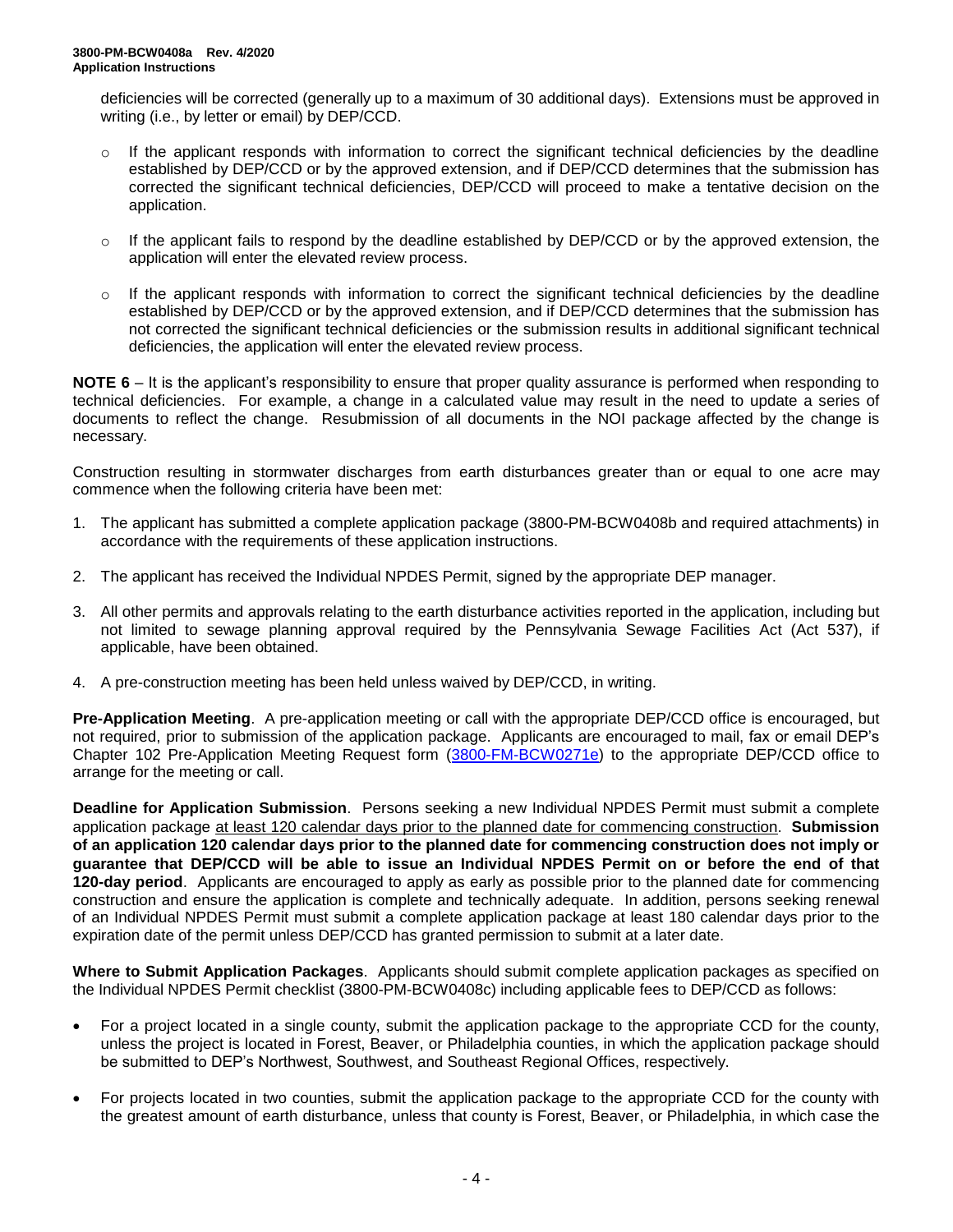application package should be submitted to DEP's Northwest, Southwest, and Southeast Regional Offices, respectively.

- For projects located in more than two counties but within the jurisdiction of the same DEP regional office, submit the application package to the appropriate DEP regional office.
- For projects located in more than two counties that are also in the jurisdictions of two or more DEP regional offices, submit the application package to DEP's Regional Permit Coordination Office in Harrisburg.

For CCD mailing addresses, please visit the Pennsylvania Association of Conservation Districts, Inc. (PACD) website at [www.pacd.org,](http://www.pacd.org/) select "Your District" and "Find Your Conservation District." DEP regional office mailing addresses can be found at [www.dep.pa.gov](http://www.dep.pa.gov/) (select "Regional Resources").

**Application Fees**. The following fees are applicable to the submission of an Individual NPDES Permit application:

Disturbed Acreage Fee: The applicant must submit a disturbed acreage fee in the form of a check or money order with the application package. The amount of the disturbed acreage fee is determined by multiplying the number of disturbed acres (where acres is rounded to the closest whole number) by \$100. For example, if 1.5 acres will be disturbed, round to 2 acres and submit a check or money order in the amount of \$200. This fee is made payable to the Commonwealth of Pennsylvania Clean Water Fund.

Administrative Filing Fee: The applicant must submit an administrative filing fee in the form of a check or money order with the application package in the amount of \$1,500. This fee is made payable to the county Clean Water Fund for the CCD in the county where the application was submitted. If the application is submitted to DEP, then this fee is made payable to the Commonwealth of Pennsylvania Clean Water Fund.

**NOTE 7** – The check or money order for the administrative filing fee must be separate from the check or money order for the disturbed acreage fee.

**NOTE 8** – If a CCD will be conducting the application review, additional fees may apply and a separate CCD application form may be needed. Please check the appropriate CCD website or otherwise contact the CCD for the latest fee schedule.

Fee Exemptions: In accordance with 25 Pa. Code § 102.6(b)(4), any federal or state agency or independent state commission that provides funding for program administration by DEP through the terms and conditions of a mutual agreement may be exempt from the application fees identified above. At this time, DEP, EPA, the Pennsylvania Turnpike Commission, the Pennsylvania Fish and Boat Commission, the Department of Conservation and Natural Resources, and the Pennsylvania Department of Transportation (PennDOT) are agencies that meet this requirement.

**County and Municipal Notification**. All applicants must submit County [\(3800-FM-BCW0271b\)](http://www.depgreenport.state.pa.us/elibrary/GetFolder?FolderID=2713) and Municipal [\(3800-FM-BCW0271c\)](http://www.depgreenport.state.pa.us/elibrary/GetFolder?FolderID=2713) Notification forms as attachments to the application. These forms serve two purposes: 1) to provide notice under Act 14 of planned land development activities requiring a DEP permit; and 2) to provide information to DEP/CCD concerning consistency with county and municipal plans and ordinances pursuant to Acts 67, 68 and 127 of 2000 (P.L. 483, P.L. 495, and P.L. 940)

In the event that an applicant has submitted the Notification forms to the appropriate county and municipality, but the county and/or municipality have not completed, signed and returned the forms to the applicant within 30 days, the applicant may submit the application to DEP/CCD with the following documentation: 1) copies of the County and Municipal Notification forms that were submitted to the county and municipality, in which the applicant's section is complete and signature provided; and 2) proof of receipt by the county and/or municipality (i.e., copies of returned registered mail receipts or other suitable documentation). DEP/CCD will consider county and municipal notification to be complete upon receipt of these items. If the county and/or municipality does complete and sign the Notification Form(s) and return them to the applicant prior to DEP/CCD taking a final action on the application, the applicant must submit these forms to DEP/CCD to supplement the application.

**PNDI Receipt**. Applicants for Individual NPDES Permits must submit a Pennsylvania Natural Diversity Index (PNDI) receipt with the application package along with copies of correspondence from jurisdictional agencies, if applicable. Applicants must visit [www.naturalheritage.state.pa.us,](http://www.naturalheritage.state.pa.us/) select Conservation Explorer, and utilize the PNDI Environmental Review tool to generate a PNDI receipt (draft receipts are not acceptable). The PNDI receipt must be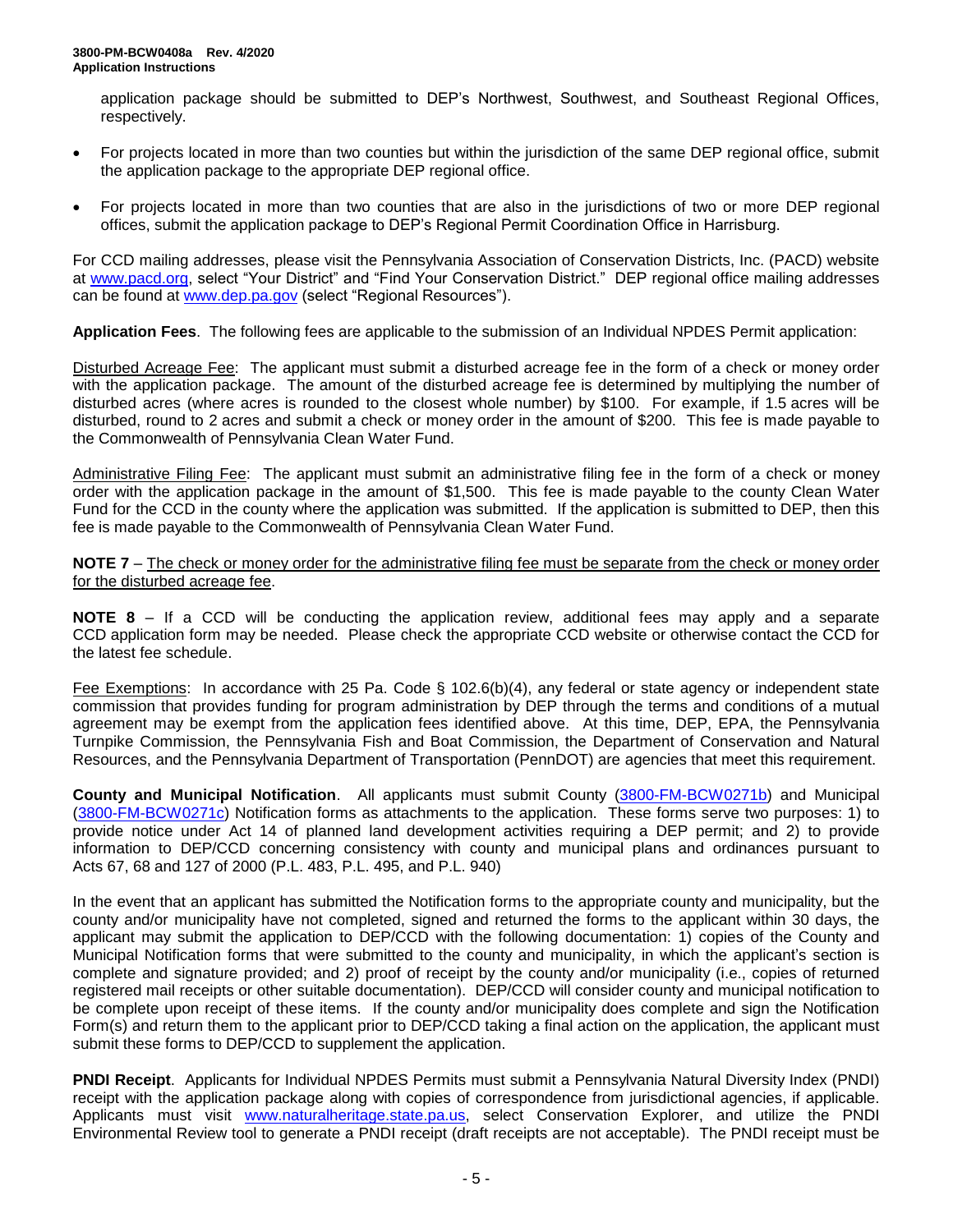up to date and not scheduled to expire prior to the anticipated commencement of construction. The PNDI receipt will indicate one of the following outcomes:

- **No Known Impact** Nothing further required.
- **Conservation Measures** Nothing further required.
- **Avoidance Measures** The applicant must sign the PNDI receipt, indicating that the applicant can and will fulfill the Avoidance Measures for the project, and the Avoidance Measures must be identified in the E&S and/or PCSM Plan as applicable. If the applicant cannot or chooses not to meet the Avoidance Measures, the applicant must follow the same process for Potential Impact described below.
- **Potential Impact** In addition to the PNDI receipt, the applicant must provide the clearance letter(s) from the jurisdictional agencies identified in the PNDI receipt.

It is recommended that the PNDI process be completed prior to submission of an application to avoid the potential for delays and overall project risks. However, DEP will allow for a concurrent review for applications. Under the concurrent review process, the applicant may submit the PNDI receipt with the application and then, if necessary, work on obtaining clearance letters from jurisdictional agencies identified in the PNDI receipt during the review period. DEP/CCD will not, however, issue an Individual NPDES Permit until the clearance letter(s), if applicable, are submitted to supplement the application. It is noted that clearance applies to threatened and endangered species only (i.e., not species of special concern).

**PHMC Coordination**. Applicants with projects involving earth disturbances of more than ten (10) acres must request that the Pennsylvania Historical and Museum Commission (PHMC) complete a review of cultural resources, and a copy of PHMC's clearance letter(s) must be submitted as an attachment to the application. PHMC requires the completion and submission of the Project Review Form to initiate a review by the State Historic and Preservation Office (SHPO), Environmental Review Division. For more information regarding the use and completion of the Project Review Form, please visit PHMC's website at [www.phmc.pa.gov](http://www.phmc.pa.gov/) or contact SHPO at 717-783-8946.

**Site Restoration**. Site restoration projects can be characterized by one or more of the following criteria:

• Projects that will restore the area of earth disturbance to approximate original condition or will not have impervious surfaces.

**NOTE 9** – Restoration from forest (pre-construction) to meadow (post-construction) is considered acceptable.

**NOTE 10** – Runoff flows may not be concentrated following earth disturbance where such concentrated flows did not exist prior to earth disturbance.

- Environmental enhancement projects, such as wetland mitigation projects, stormwater retrofits and stream restoration projects.
- Slope stabilization projects not associated with a road maintenance activity.
- Slope flattening, not associated with a road maintenance activity, that changes the grade of the site, but does not significantly change the runoff characteristics.
- Spoil or borrow areas that will be covered with vegetation equivalent to a meadow in good condition or will be forested/wooded.
- Land clearing and grading for the sole purpose of creating vegetated open space such as parks and fields, excluding projects that alter hydrology from pre- to post-construction conditions.
- Athletic fields (i.e., natural grass) that do not alter hydrology from pre- to post-construction conditions.
- Demolition projects where vegetation will be established and no redevelopment is planned.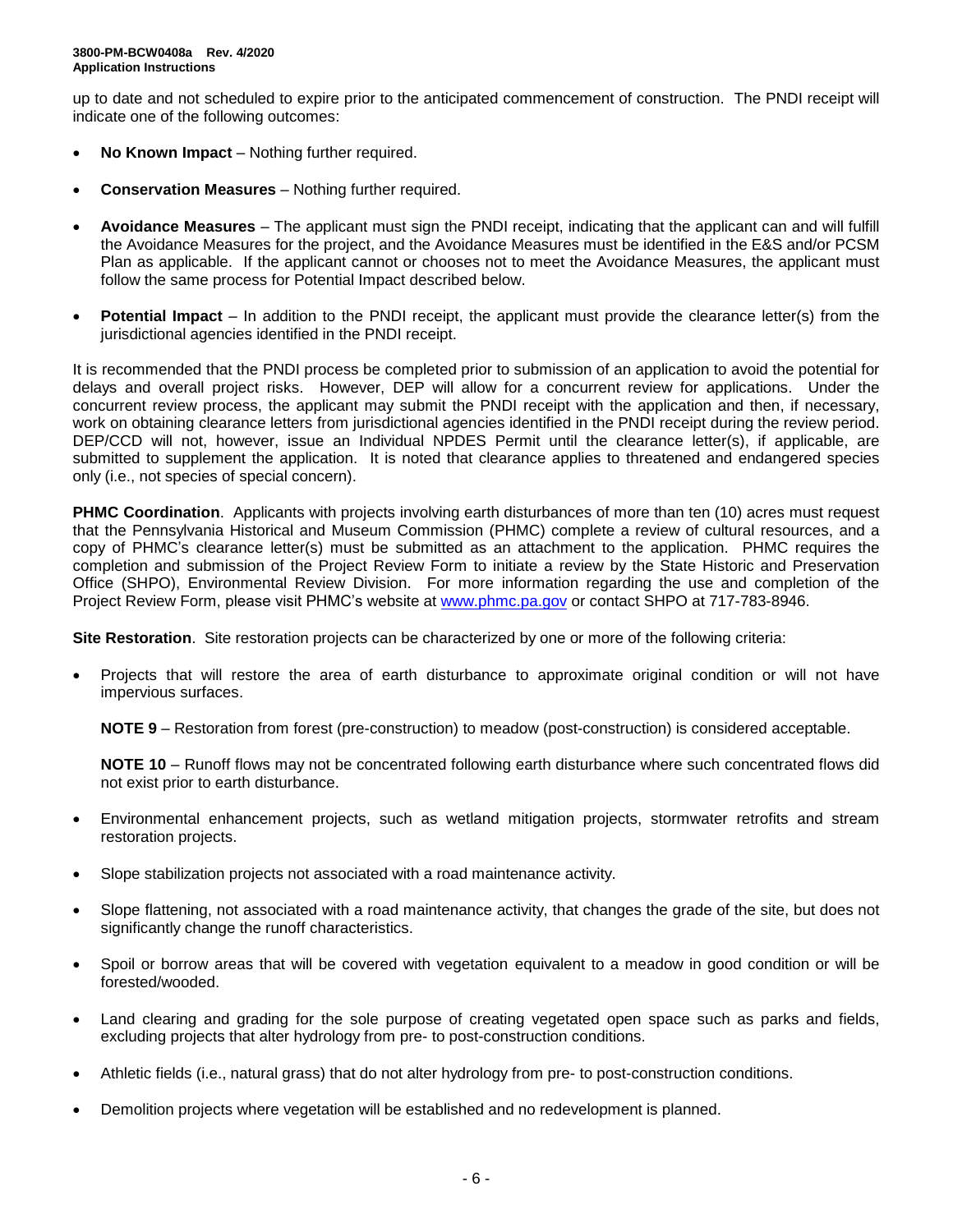When these criteria are met the project qualifies for a site restoration plan under 25 Pa. Code § 102.8(n) to satisfy PCSM Plan requirements.

**Preparedness, Prevention and Contingency Plan**. In accordance with 25 Pa. Code § 102.5(l), a person shall prepare and implement a Preparedness, Prevention and Contingency (PPC) Plan when storing, using or transporting materials including: fuels, chemicals, solvents, pesticides, fertilizers, lime, petrochemicals, wastewater, wash water, core drilling wastewater, cement, sanitary wastes, solid wastes or hazardous materials onto, on or from the project site during earth disturbance activities. Submission of a PPC Plan is not required with the application, but must be made available to DEP/CCD upon request (e.g., as part of a site inspection) if the materials listed above are stored, used, or transported.

**Operators / Co-Permittees**. In accordance with 25 Pa. Code § 102.5(h), operators who are not the permittee shall be co-permittees. An operator is a person who has oversight responsibility of earth disturbance activities on a project site or a portion thereof who has the ability to make modifications to the E&S Plan, the PCSM Plan or site specifications and/or has day-to-day operational control over earth disturbance activities to ensure compliance with the E&S or PCSM Plans.

For example, if a gas station/convenience store company submits an application package and the package is approved by DEP/CCD, the gas station/convenience store company becomes the permittee. If the gas station/convenience store company hires a general contractor to oversee site construction, the general contractor becomes an operator. The general contractor may then hire an excavating company to handle the bulk earth disturbance, who also becomes an operator. However, if the general contractor hires an electrical contractor to install an underground electric line, the electrical contractor would not become an operator.

If operator(s) are known by the applicant at the time of application submission, the operator(s) should be identified on and sign the application. Upon permit issuance, the operator(s) identified in the application will become copermittee(s). Following approval of coverage, every time an operator is selected for a project with an Individual NPDES Permit, the permittee(s) and the operator(s) must complete and sign the Co-Permittee Acknowledgement form [\(3800-FM-BCW0271a\)](http://www.depgreenport.state.pa.us/elibrary/GetFolder?FolderID=2713) prior to commencing earth disturbance work. These forms must be retained by the permittee(s) and must be sent to the appropriate DEP/CCD office prior to the co-permittee commencing earth disturbance work. If an operator completes their job responsibilities, the operator may elect to terminate its responsibilities under the Individual NPDES Permit prior to submission of a Notice of Termination (NOT) by the permittee by completing and signing a Co-Permittee Liability Release form [\(3800-FM-BCW0271\)](http://www.depgreenport.state.pa.us/elibrary/GetFolder?FolderID=2713). These forms must also be signed and retained by the permittee and must be sent to the appropriate DEP/CCD office when the forms are fully signed.

**Amendments to Approved Coverage**. Following commencement of coverage under an Individual NPDES Permit, construction plans may change, and an amendment to the permit may be necessary. For the types of changes that qualify for Major and Minor Amendments and the application requirements for the amendments, refer to DEP's [Frequently Asked Questions \(FAQ\) for](http://files.dep.state.pa.us/Water/BPNPSM/StormwaterManagement/ConstructionStormwater/Chapter_102_Permit_Amendments_FAQ.pdf) Chapter 102 Permit Amendments. Permittees who are unsure whether proposed changes constitute a Major or Minor Amendment should contact the appropriate DEP/CCD office.

**Off-Site Support Activities**. Off-site support activities are not required to be contiguous to the project site to be covered by an Individual NPDES Permit. If the permittee plans to utilize multiple off-site support activity locations, earth disturbances resulting from these off-site support activities are cumulative if they are located no more than onequarter (0.25) mile apart. If located more than one-quarter mile apart, activities at off-site support locations are considered discrete construction activities, unless contiguous to the project site. For example, the construction of a new road will involve three off-site staging and material handling areas. Two areas are located within 1,000 feet of each other, and the third will be located one-half mile away and not contiguous to the road project site. Earth disturbance associated with the two areas within 1,000 feet of each other will be considered part of the original project site disturbance, while the third area will be considered a standalone construction site, subject to E&S controls and a permit if necessary.

For off-site support activities that discharge wastewater, the permittee must apply for and obtain an Individual NPDES Permit under Chapter 92a, unless otherwise authorized by DEP.

**Earth Disturbance Threshold**. Other than agricultural plowing and tilling, animal heavy use areas, timber harvesting, oil and gas, and road maintenance activities, DEP considers earth disturbances exceeding 0.99 acre as needing NPDES permit coverage due to the likelihood that actual earth disturbance during construction will meet or exceed the one-acre threshold for a permit under 25 Pa. Code § 102.5. For example, proposed earth disturbances of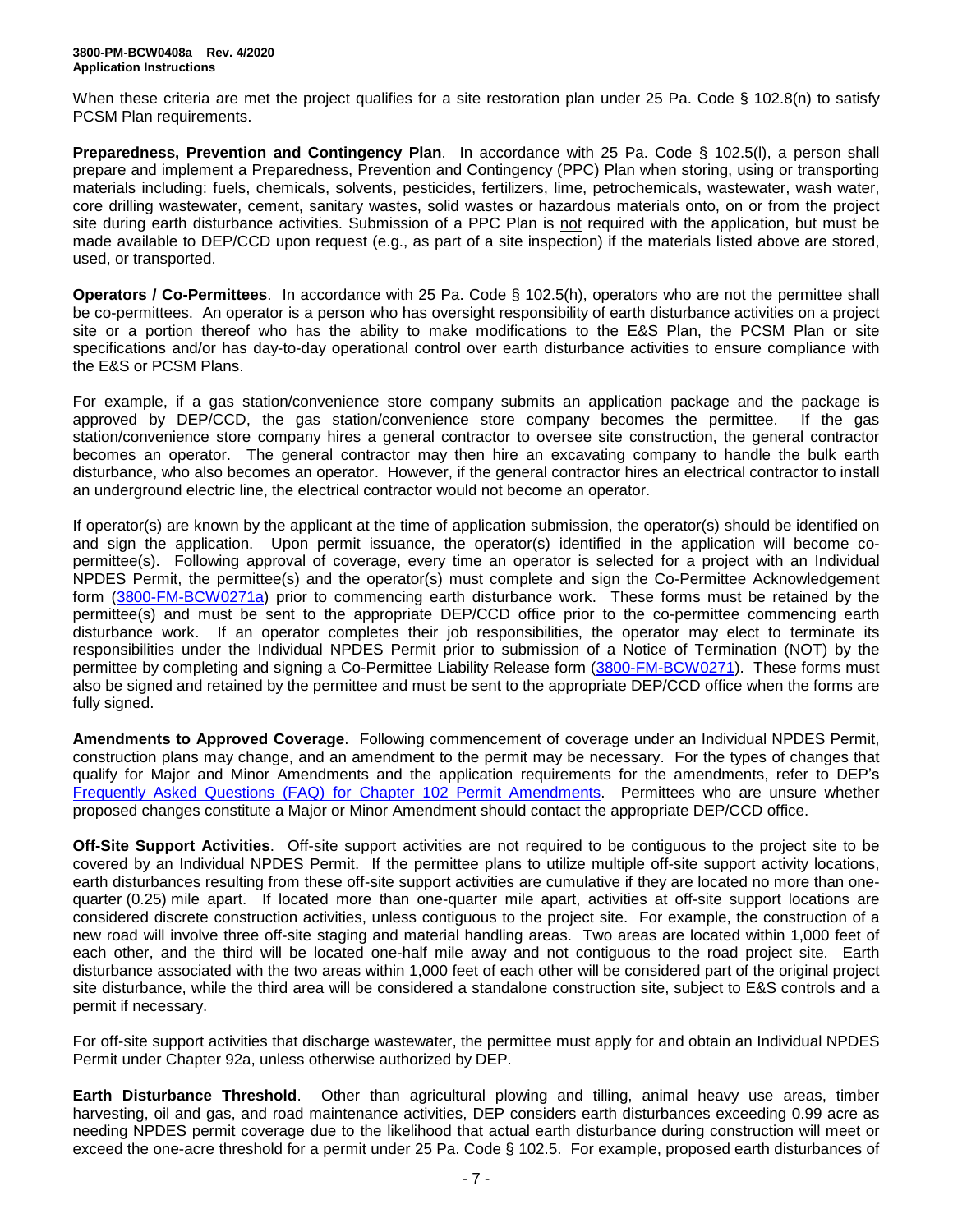0.999, 0.995 and 0.991 acre will be rounded up to one acre and a permit would be required. Disturbances of 0.99 acre and smaller would not require a permit, unless part of a portion, part, or stage of a larger common plan of development or sale or otherwise required by DEP in accordance with federal regulations.

**Area of Earth Disturbance**. Applicants must calculate the area of earth disturbance based on the area associated with earth disturbance activity as defined in 25 Pa. Code § 102.5. The area of earth disturbance does not include areas used for temporary storage of materials, products or equipment associated with a project involving earth disturbance if the storage activity in itself does not disturb the land. For example, the temporary use of a field to store pipe and related materials for utility construction does not constitute an earth disturbance if the field is not disturbed prior to, during or following the storage activity.

**E&S Requirements for Runoff from Off-Site Areas**. For E&S purposes, a person proposing an earth disturbance activity must minimize the potential for accelerated erosion and sedimentation due to stormwater runoff from 1) the project site, and 2) all areas outside of the project site (i.e., off-site areas) in which stormwater flows onto the project site.

- If stormwater from off-site areas is diverted around a project site, the person proposing an earth disturbance activity is responsible for ensuring adequate BMPs are installed and maintained to prevent accelerated erosion concerns at the location where such stormwater is diverted and discharged to, unless the responsibility is agreed to by a different party. Such agreement must be retained by the permittee and made available to DEP/CCD upon request.
- If off-site stormwater is diverted to a storm sewer, the person proposing an earth disturbance is responsible for acquiring permission to discharge to the storm sewer. Such permission must be retained by the permittee and made available to DEP/CCD upon request.
- If off-site stormwater is diverted to a surface water, the person proposing an earth disturbance activity, or a different party if agreed to, must ensure measures are taken to prevent accelerated stream bank erosion, downstream flooding, deposition of pollutants, or other impacts that may cause or contribute to an impairment of the surface water. Such measures and demonstration should be included in the E&S Plan attached to the application.

**PCSM Requirements for Runoff from Off-Site Areas**. For PCSM purposes, a person proposing an earth disturbance activity that requires permit coverage must manage stormwater for volume, rate, and water quality across the project site and all off-site areas in which stormwater flows onto the project site.

- For runoff from off-site areas that is diverted around a project site or diverted to a storm sewer or a surface water, follow E&S requirements identified above.
- Runoff from off-site areas that is not diverted around a project site must be managed by the person proposing an earth disturbance activity. Calculations relating to volume, water quality, and peak rate do not need to include offsite stormwater in order to demonstrate compliance with Chapter 102; however, the design of BMPs must include consideration of the receipt of any off-site stormwater. For example, a BMP may include a bypass to release a volume of water equivalent to the volume received from off-site sources, as long as measures are taken to prevent accelerated stream bank erosion, downstream flooding, deposition of pollutants, or other impacts that may cause or contribute to an impairment.

**Common Plan of Development or Sale**. A common plan of development or sale may be considered any announcement or piece of documentation (e.g., sign, public notice or hearing, advertisement, drawing, permit application, zoning request, computer design) or physical demarcation (e.g., boundary signs, lot stakes, surveyor markings) indicating construction activities may occur on the same or contiguous tax parcels. For DEP's approach to Chapter 102 permitting of common plans of development or sale, refer to DEP's [Frequently Asked Questions \(FAQ\)](http://files.dep.state.pa.us/Water/BPNPSM/StormwaterManagement/ConstructionStormwater/Common_Plan_FAQ.pdf)  [for Chapter 102 Common Plan of Development or Sale.](http://files.dep.state.pa.us/Water/BPNPSM/StormwaterManagement/ConstructionStormwater/Common_Plan_FAQ.pdf)

**NOTE 11** – Where DEP/CCD determines that an entity has sold property to others in the interests of eliminating the need for a permit for an earth disturbance activity involving a larger common plan of development or sale, DEP/CCD may require the person proposing to conduct the earth disturbance activity to apply for and obtain a permit prior to commencing the earth disturbance activity.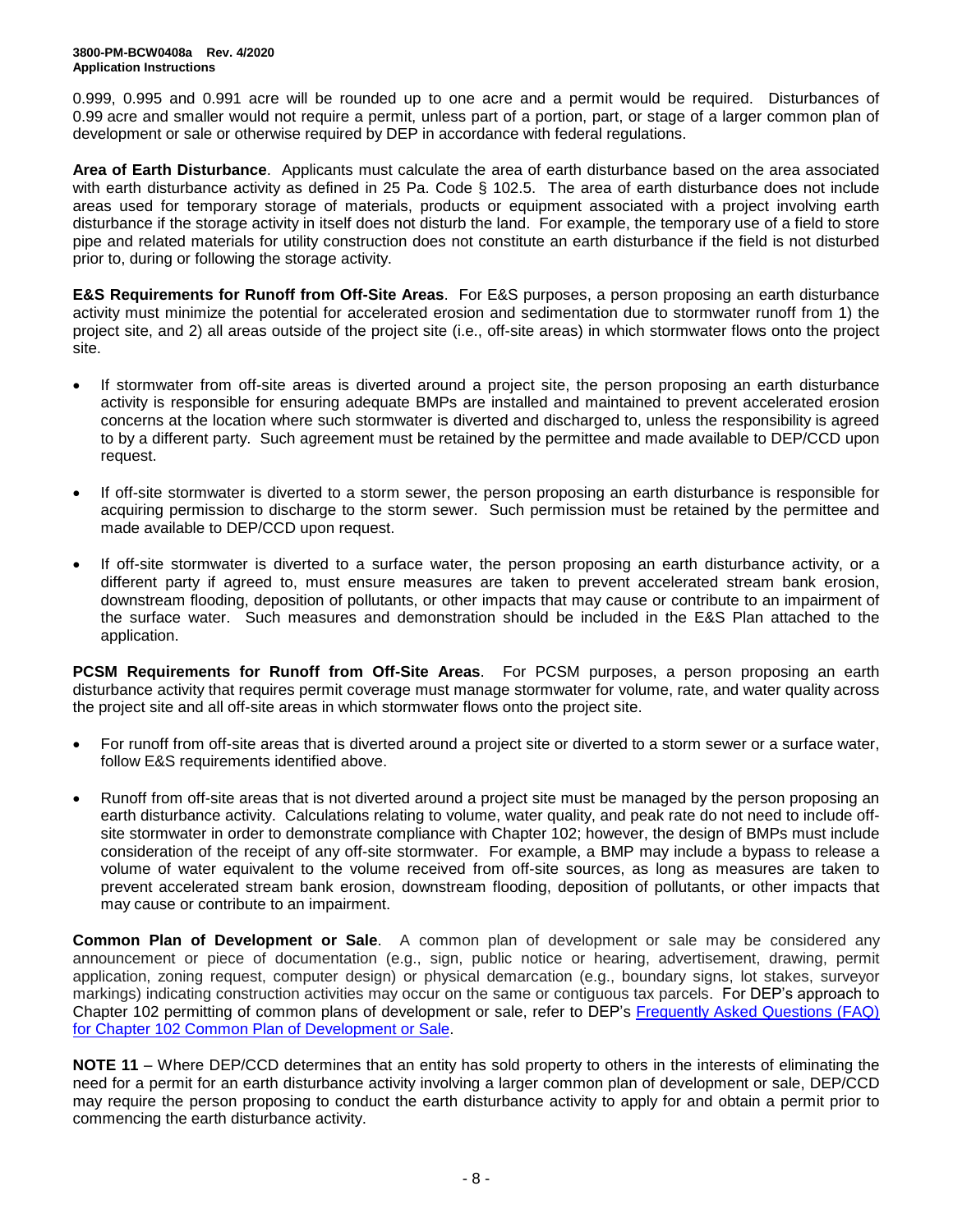**General Information Form**. DEP's General Information Form (GIF) [\(0210-PM-PIO0001\)](http://www.depgreenport.state.pa.us/elibrary/GetFolder?FolderID=4743) must be completed and attached to the application and must indicate other permits that are necessary for the project, as applicable.

**NOTE 12** – If there are co-applicants, complete the GIF in its entirety and attach additional sheets for the Client Information and Certification sections to address all co-applicants (i.e., the GIF submitted with the application must include Client Information for all co-applicants and all co-applicant signatures). If DEP/CCD issues an individual permit, the co-applicants will become co-permittees.

**Other Requirements**. The applicant should contact DEP/CCD if clarification of application requirements is needed. A permittee is expected to download and utilize DEP's Chapter 102 Site Inspection Report [\(3800-FM-BCW0271d\)](http://www.depgreenport.state.pa.us/elibrary/GetFolder?FolderID=2713) throughout construction; alternative formats containing identical information are acceptable. The permittee will be required to submit an NOT [\(3800-PM-BCW0229b\)](http://www.depgreenport.state.pa.us/elibrary/GetFolder?FolderID=3668) following completion of the earth disturbance activity and permanent stabilization.

In addition, the permittee may require the use of other DEP forms throughout construction, including but not limited to:

- [3800-FM-BCW0271](http://www.depgreenport.state.pa.us/elibrary/GetFolder?FolderID=2713) Co-Permittee Liability Release form. May be used by an operator that is a co-permittee, or any other co-permittee, to report termination of responsibility under a permit. May not be used by the applicant identified on the Individual NPDES Permit Application.
- [3800-FM-BCW0271a](http://www.depgreenport.state.pa.us/elibrary/GetFolder?FolderID=2713) Co-Permittee Acknowledgement form. Must be used when an operator will commence earth disturbance activities and must be a co-permittee.
- [3800-PM-BCW0041](http://www.depgreenport.state.pa.us/elibrary/GetFolder?FolderID=3665) Application for NPDES or WQM Permit Transfer. Must be used when the applicant identified on the Individual NPDES Permit Application, who becomes the permittee, elects to transfer permit coverage to another person.
- [3000-FM-OWP0100](http://www.depgreenport.state.pa.us/elibrary/GetDocument?docId=1445675&DocName=PA%20STREAM%20BUFFER%20TRACKING%20FORM.PDF%20%20%3Cspan%20style%3D%22color%3Agreen%3B%22%3E%3C%2Fspan%3E%20%3Cspan%20style%3D%22color%3Ablue%3B%22%3E%3C%2Fspan%3E) PA Stream Buffer Tracking form. Must be used when the applicant will utilize a riparian forest buffer.

If any of these situations apply, these forms would be submitted to the DEP/CCD office in which the application was submitted.

In addition, prior to construction the permittee must ensure that all other necessary permits and approvals associated with the construction and earth disturbance activities have been obtained, including Act 537 sewage planning approvals where applicable. A pre-construction meeting must be held prior to construction, unless waived by DEP/CCD.

#### **APPLICATION – GENERAL INFORMATION**

The application form, including required attachments, must be completed in its entirety in accordance with these instructions for all new projects (i.e., when the Application Type is "New").

For an Application Type of Major Amendment, the entire application must be completed in accordance with these instructions and any new or updated information must be in bold text or otherwise highlighted for the reviewer.

For an Application Type of Minor Amendment, the General Information, Compliance History, and the Certification for Permit Applicants sections must be completed, at a minimum. Additionally, any other section of the application must be completed if the information contained within that section has been updated as part of the amendment, and the updated information must be in bold text or otherwise highlighted for the reviewer.

For an Application Type of Renewal, the General Information, Compliance History, and the Certification for Permit Applicants sections must be completed. Additionally, the permittee must 1) attach a letter specifying that the previously approved E&S and PCSM Plans have not been revised and an indication of what work has been completed and what work remains on the project site, and 2) submit an updated GIF (Client Information and Certification sections only).

- 1. **Applicant Name(s)**. Enter the Applicant Name(s) as it appears on the GIF in the Client section (Organization Name or Registered Fictitious Name).
- 2. **Application (Appl.) Type**. Check the appropriate box to indicate whether the application is for a new project (new earth disturbance not covered by an existing DEP/CCD-issued Chapter 102 permit), renewal of an existing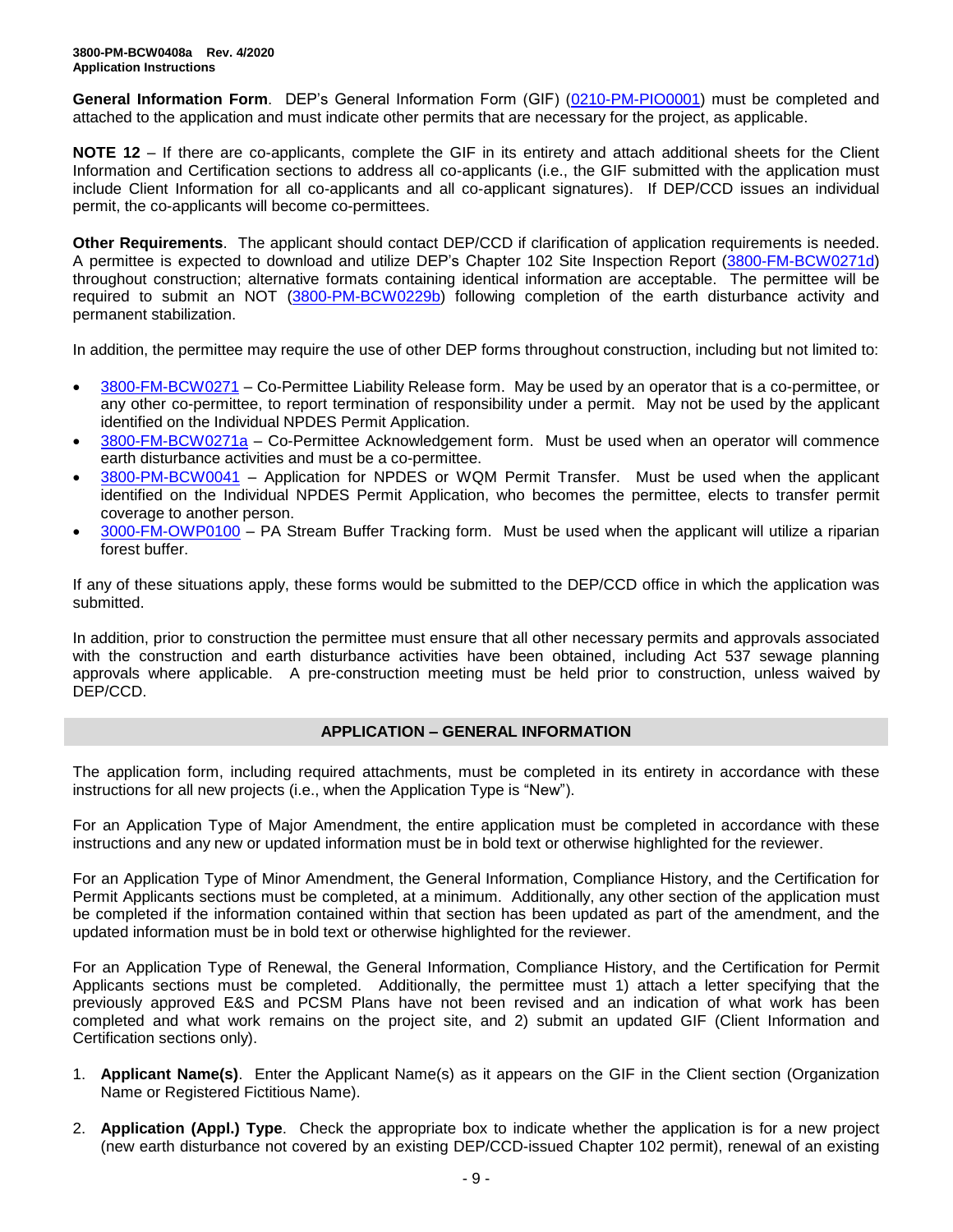Chapter 102 permit, a Major Amendment, or a Minor Amendment. If the box for Renewal, Major Amendment or Minor Amendment is checked, enter the Permit ID Number of the permit coverage the applicant seeks to renew or amend.

- 3. **Primary NAICS Code**. Provide the appropriate six-digit North American Industry Classification System (NAICS) code that represents the primary economic activity of the project site. The NAICS codes can be found on the NAICS section of the U.S. Census Bureau's website at [www.census.gov/eos/www/naics](http://www.census.gov/eos/www/naics) (the "Downloads" list on the left side of the screen contains the most recent list).
- 4. **Additional NAICS Code(s)**. Provide any other applicable six-digit NAICS code(s) that represents the economic activity of the project site. More than one six-digit code may be entered into the box provided.
- 5. **Project Description**. Enter a brief narrative of the project in the space provided or otherwise submit an attachment with a description of the project. Explain the purpose of the earth disturbance activities and construction objectives for the project.

**NOTE 13** – For applications associated with amendments, provide a detailed description of the changes to the project being sought under the amendment.

- 6. **Site Restoration**. Check the box if the project meets the criteria of a site restoration project as identified in these instructions across the entire project site.
- 7. **Antidegradation Analysis Module 3**. Check the box if there will be any discharges during or following construction to surface waters with a designated or existing use of High Quality (HQ) or Exceptional Value (EV) under 25 Pa. Code Chapter 93, including EV wetlands, and the Antidegradation Module 3 has been completed and is attached to the application (required for discharges to special protection waters).
- 8. **Riparian Buffer Module 4**. Check the box if earth disturbance or the project site boundary will extend to within 150 feet of a perennial or intermittent river, stream, creek, lake, pond or reservoir with a designated use of HQ or EV under 25 Pa. Code Chapter 93, and the Riparian Buffer Module 4 has been completed and is attached to the application (required for earth disturbance or project sites within 150 feet of special protection waters identified at 25 Pa. Code § 102.14(a)).
- 9. **Common Plan of Development or Sale**. Check the box if the project is part of a larger common plan of development or sale. If checked, specify the anticipated number of phases in the project and the number of phases that have already been completed, currently under construction, or currently under an existing permit (amendments only). For the purpose of this question, the term "phase" is used to describe a portion of a common plan of development or sale that is incorporated into Individual NPDES Permit coverage following initial approval through a major amendment to that coverage.

# **APPLICATION – PROJECT SITE INFORMATION**

- 1. **Project Site Name**. Report the name of the site at the specific physical location or the name that the project will be known by. For example, "Smith Farm Site" or "ABC Commercial Development Site". If this is a phased project, the Project Site Name should not include the phase number (e.g., "Rustic Farms" as opposed to "Rustic Farms – Phase 1").
- 2. **Total Project Site Area**. Report the total area of the project site, in acres. A project site is the entire area of activity, development, lease, or sale including: 1) the area of an earth disturbance activity, 2) the area planned for an earth disturbance activity, and 3) other areas which are not subject to an earth disturbance activity.
- 3. **Project Site Impervious Area – Pre-Construction**. Report the area of impervious surface within the Total Project Site Area prior to construction, in acres, and list the percentage of impervious area relative to the Total Project Site Area. Note that the actual impervious area is requested rather than the impervious remaining after application of 25 Pa. Code  $\S$  102.8(g)(2)(ii).
- 4. **Project Site Impervious Area – Post-Construction**. Enter the area of impervious surface within the Total Project Site Area following construction, in acres, and list the percentage of impervious area relative to the Total Project Site Area.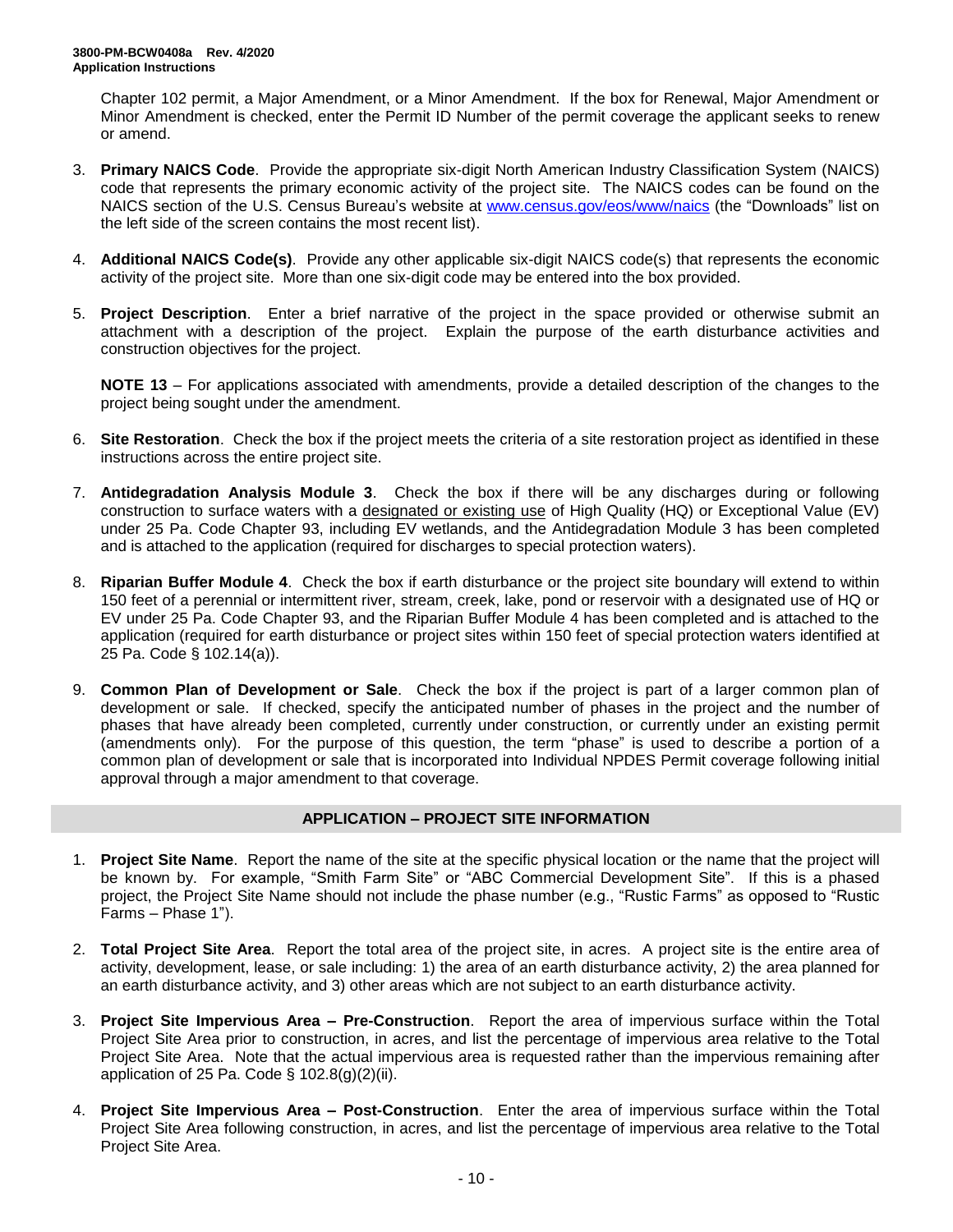5. **Hydric Soils or other wetland features are present within the Project Site**. Select the box for Yes if there are hydric soils or other wetland features located within the Total Project Site Area, otherwise select the box for No.

If Yes to question #5, identify that a wetland determination, conducted in accordance with DEP procedures, has been attached to the application.

**NOTE 14** – The application may be deemed incomplete without the inclusion of a wetland determination if the answer to question #5 is Yes.

- 6. **County and Municipality**. Indicate the county and municipality in which the site is located. Check the appropriate box to identify the type of municipality entered (i.e., city, borough, township).
- 7. **Additional County and Municipality**. If the project site is located in more than one municipality and/or county, enter the additional county and municipality. If the project site is located in more than two municipalities and/or counties, attach a sheet to the application specifying all municipalities and counties in which the project site is located.
- 8. **Site Location Address**. Provide the physical address of the location where the permitted activities will occur, if available. PO Box Numbers are not acceptable for site location information.

**NOTE 15** – If there is no physical address of the location (e.g., "1549 East End Road"), then the distance (in miles) and direction (e.g., north, south, east, west) should be identified from the nearest intersection (e.g., "Steeple Chase Drive, 0.5 mi. south of intersection with Roberts Road"). For linear projects that do not have a physical address, use the project center point and provide the name of the nearest road.

9. **Site Location City, State, ZIP**. Report the city (or municipality), state and ZIP code (including 4-digit extension) of the project site location, if available.

#### **APPLICATION – OPERATOR INFORMATION**

If known at the time the application is submitted, the applicant should identify all persons who: 1) have oversight responsibility of earth disturbance activities on the project site or a portion thereof; 2) have the ability to make modifications to the E&S Plan, the PCSM Plan or site specifications; and/or 3) have day-to-day operational control over earth disturbance activities to ensure compliance with the E&S or PCSM Plans. All such persons are considered operators and will be considered co-permittees if DEP/CCD issues the individual permit. There is space provided for up to two operators; if a project will have more than two operators, the applicant should attach additional sheets to the application.

- 1. **Operator Name**. Identify the name of the organization or individual who is considered an operator.
- 2. **Contact Name**. If the operator is an organization, list an individual whom may be contacted by DEP/CCD.
- 3. **Operator Address**. Provide the mailing address of the operator.
- 4. **Operator Phone**. Enter the phone number for the operator identified as the contact.
- 5. **Operator City, State, ZIP**. Enter the city, state, and zip (including 4-digit extension) of the operator's address.
- 6. **Operator's Role in Project**. Check the appropriate box to indicate whether the operator is a General Contractor, Consultant or Excavation Contractor. Select the box for Other if none of these apply.
- 7. **Operator's Responsibilities**. Briefly describe the responsibilities of the identified operator during the earth disturbance activities (e.g., bulk earthmoving, PCSM BMP installation).

If an operator is unknown at the time the application is submitted, the permittee will be responsible for ensuring that new operators selected following permit coverage complete and sign the Co-Permittee Acknowledgement Form for Chapter 102 Stormwater Permits [\(3800-FM-BCW0271a\)](http://www.depgreenport.state.pa.us/elibrary/GetFolder?FolderID=2713).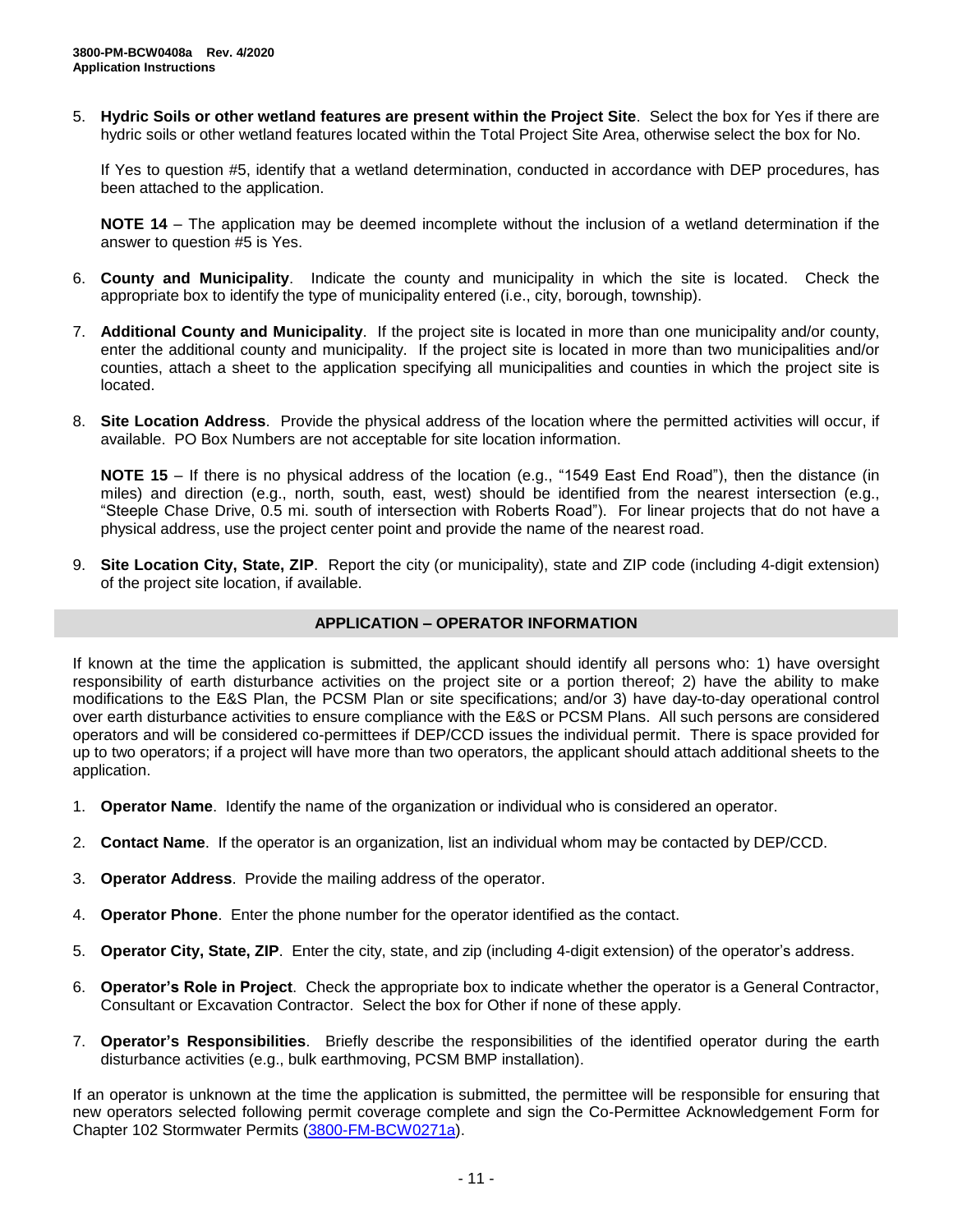### **APPLICATION – EARTH DISTURBANCE INFORMATION**

1. **Total Earth Disturbance Area**. Report the total area of earth disturbance in acres and square feet (sf). Include the area associated with all off-site support activities that are part of the project and are not independent construction sites if these areas have been identified at the time of application submission. When reporting Total Earth Disturbance Area in acres, report to the nearest one-hundredth of an acre. Per the Earth Disturbance Threshold section of these instructions, acreage between 0.991 and 0.999 should be rounded to 1.00 acre.

**NOTE 16** – The Total Earth Disturbance Area must be fully within the Total Project Site Area.

- 2. **Pre-Construction Impervious Area**. Identify the area of pre-construction impervious surface within the earth disturbance area in sf.
- 3. **Post-Construction Impervious Area**. Identify the area of planned post-construction impervious surface within the earth disturbance area in sf.
- 4. **Pre-Construction/Present Land Use(s)**. Identify the actual dominant land uses of the project site for the five years preceding the application submission and specify the percentage of the Total Earth Disturbance Area that is comprised of each land use. Use of agricultural, residential, and urban for land use descriptions is recommended, although the applicant may opt to use more detailed land use descriptions or may use land cover descriptions (e.g., descriptions used by the National Land Cover Database are acceptable). Land cover descriptions of pervious and impervious are also acceptable. Attach a separate sheet if necessary.
- 5. **Post-Construction Land Use(s)**. Identify all post-construction land uses within the earth disturbance area and specify the percentage of the Total Earth Disturbance Area that is comprised of each land use, utilizing similar land use (or land cover) descriptions as used for pre-construction land use(s).
- 6. **E&S and PCSM Plan Drawing(s)**. Attach to the E&S and PCSM Plan Drawing(s) that identify topographic information, the project site boundary, the limit of disturbance boundary, surface waters, anticipated discharge points during and following construction, anticipated locations for E&S and PCSM BMPs, and drainage patterns. Also attach E&S and PCSM Plan Drawing(s) showing the location(s) of off-site construction support activities, if known at the time of application submission. Check the box if the Drawing(s) are attached.

**NOTE 17** – Site-specific E&S Plan Drawings and PCSM Plan Drawings will satisfy this requirement if the drawings include all of the features referenced above (if this is the case, the box should be checked).

- 7. **Coordinates**. Report the latitude and longitude of the center of the proposed disturbed area, in decimal degrees with a minimum of five digits to the right of the decimal. If the project is a linear project, then report one terminus of the project and attach a sheet specifying the other terminus of the project to the application.
- 8. **Horizontal Reference Datum**. Indicate the Horizontal Reference Datum used to determine the coordinates by checking the box for North American Datum (NAD) of 1927, NAD of 1983, World Geodetic System (WGS) of 1984, or "Unknown".
- 9. **Off-Site Construction Support Activities**. Select the box for Yes if the applicant is aware that off-site support activities will be necessary for the project, otherwise select the box for No.
- 10. If Yes to question #9, identify the nature of known off-site support activities whose area of disturbance is included in the Total Earth Disturbance Area response to question #1. Provide a description of the activity, the distance from the site (from the limit of disturbance boundary), and the disturbance area associated with the activity. For example, the Total Earth Disturbance Area associated with a project is reported in question #1 as 1 acre, of which 0.2 acre is an off-site support activity located 0.1 mile from the limit of disturbance boundary. Identify the activity in question #10, report the distance as 0.1, and report the disturbance area as 0.2. If No to question #9, this question may remain blank.

**NOTE 18** – E&S Plan(s) for these off-site support activities should be submitted with the application.

11. If Yes to question #9, identify the nature of known off-site support activities whose area of disturbance is not included in the Total Earth Disturbance Area response to question #1. The table for question #11 would generally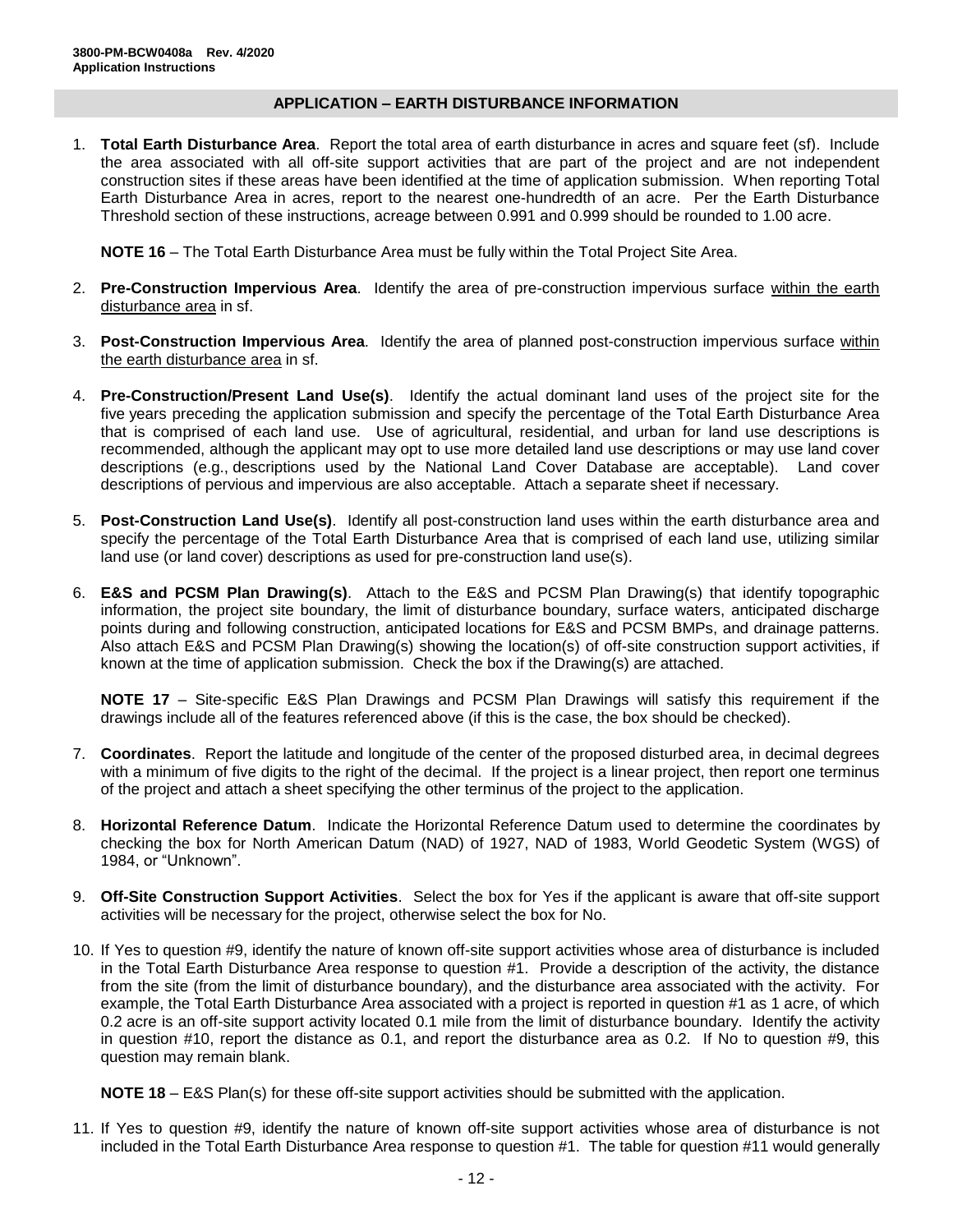be used only in situations where a linear project has multiple off-site support activities that are greater than onequarter (0.25) mile apart and are not contiguous to the project site. Identify those off-site support activities that meet these criteria, if known at the time of application submission. Any such off-site support activities identified in the table for question #11 are for information purposes only and are not part of the earth disturbance area covered by an individual permit. If the earth disturbance area of an off-site support activity listed in this table is greater than or equal to one acre, separate NPDES permit coverage must be obtained. If No to question #9, this question may remain blank.

**NOTE 19** – E&S Plan(s) for these off-site support activities may be submitted with the application or may be submitted separately for approval prior to use.

- 12. **Fill Material**. All fill material imported to a project site must be one of the following, as defined in DEP's Management of Fill Policy [\(258-2182-773\)](http://www.depgreenport.state.pa.us/elibrary/GetFolder?FolderID=4647):
	- a. Clean fill (i.e., fill that is uncontaminated material meeting clean fill concentration limits and has not been blended, mixed, or treated to meet the definition of uncontaminated material);
	- b. Regulated fill used on Act 2 sites, as defined in DEP's Management of Fill Policy, that does not require authorization under DEP's Waste Management General Permit No. WMGR096 but is used in accordance with standards established by DEP's Land Recycling and Environmental Remediation Standards Program; or
	- c. Regulated fill (i.e., fill that has been affected by the release of a regulated substance and is not uncontaminated material but meets regulated fill concentration limits and has not been blended, mixed, or treated to meet the definition of regulated fill) that has been authorized for use on the project site under DEP's Waste Management General Permit No. WMGR096.

Check the appropriate box(es) concerning the use of fill material at the project site. Applicants should review DEP's Management of Fill Policy to ensure understanding of the requirements relating to fill material. Prior to submission of the application, the applicant has a responsibility to conduct environmental due diligence, as defined in the Policy, to verify the nature of any fill imported to the project site.

**If the applicant (or permittee) determines, either prior to application submission or following permit issuance, that fill will be imported to the project site that has not already been determined to be clean fill, or is not already authorized for use on the project site by Waste Management General Permit WMGR096 or by DEP's Land Recycling and Environmental Remediation Standards Program, the applicant (the person utilizing the fill) and the person donating the fill to the applicant (or permittee) must do the following**:

- Complete DEP's [online Certification of Clean Fill form](http://www.depgreenport.state.pa.us/CleanFill) and maintain a copy of the form at the project site for review by DEP/CCD upon request if the fill has been determined to be clean fill.
- If the fill is not clean fill, is not covered by WMGR096, and is not being used on an Act 2 site, the applicant (or permittee) must obtain authorization under WMGR096 or the fill may not be used on the project site.

Plan drawings must include a note explaining the need for permittees and operators that are co-permittees to conduct environmental due diligence and comply with DEP's Management of Fill Policy.

- 13. **Act 2 Enrollment**. Check the box for Yes if the site has been enrolled in DEP's Act 2 Program, otherwise select the box for No.
- 14. **Act 2 Release**. Check the box for Yes if the site was previously enrolled in DEP's Act 2 Program and cleanup standards have been met. If applicable, attach the Act 2 release of liability letter to the application. These letters generally identify the media and pollutant(s) addressed by the release of liability.
- 15. **Act 537 Status**. Indicate whether Act 537 sewage planning approval is needed for the project. If Yes, indicate whether the approval letter is attached to the application.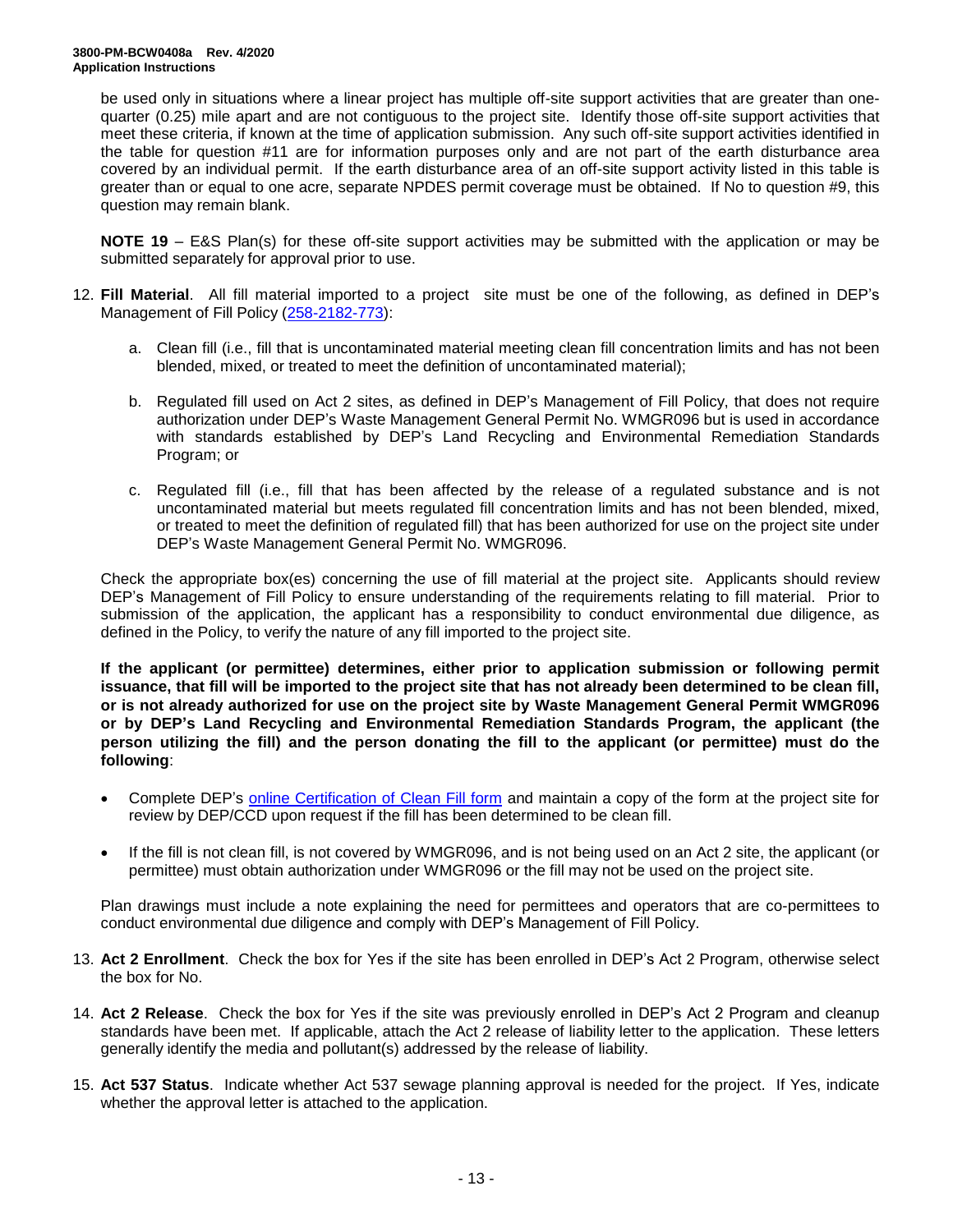**NOTE 20** – If Act 537 sewage planning is necessary but the approval is not available at the time the application is submitted, the application will not be considered incomplete. Act 537 approval, if needed, is required prior to conducting earth disturbance activities.

- 16. **Chapter 105 Permit or Authorization**. Check the box for Yes if the project requires a permit or other authorization under 25 Pa. Code Chapter 105, otherwise select the box for No and skip question #17.
- 17. If Yes to question #16, identify the type of permit or authorization necessary for the project under Chapter 105 by checking the appropriate box.
- 18. **Other Required DEP Permits or Authorizations**. Check the box for Yes if the project requires any other authorizations or permits from DEP; otherwise, select the box for No and skip question #19.
- 19. If Yes to question #18, identify all other authorizations or permits from DEP/CCD necessary for the project. Include the status of the authorization or permit. If applicable, attach the approval letter to the application.

#### **APPLICATION – EXISTING PERMITS**

List all permits that have been issued or are pending for this facility or project site by DEP/CCD or EPA within the past five years, including those that have been terminated. Attach a separate sheet as necessary. Include any NPDES and Water Quality Management (WQM) permits, Chapter 105 permits, and any other environmental permits. Provide the permit number, the date of permit issuance, and the name of the agency which issued the permit, as applicable.

#### **APPLICATION – COMPLIANCE HISTORY**

Check the appropriate box to indicate if the applicant(s) is or has in the past five years been in violation of any DEP regulation, permit, order, or schedule of compliance at this or at any other facility or project site. If the answer is "No," no further information is needed in this area. If the answer is "Yes," list each permit, order or schedule of compliance and provide compliance status of the permitted facility or operation. If needed, use additional sheets to provide all information.

# **APPLICATION – STORMWATER DISCHARGE INFORMATION**

- 1. **Discharge Point Locations and Receiving Waters, During Construction**. Identify all discharge points and the receiving waters to which they discharge during construction. If there will be no discharge points, i.e., all stormwater flows will be sheet flows or shallow concentrated flows as may occur for example with a linear project such as utility installation or replacement where disturbed areas will be restored to approximate original condition, the box for "Not Applicable" may be checked. If "Not Applicable" is checked, the applicant must still complete all information under the heading of "Receiving Waters" (i.e., name of receiving waters, whether the water is in the Chesapeake Bay watershed, whether discharges flow to non-surface waters, the Chapter 93 classification, and whether the waters are impaired and are covered by an EPA-approved TMDL as discussed below).
	- **Discharge Point No.** Provide a three-digit identification number consisting of numerals only (i.e., no letters or other symbols) for each discharge point receiving stormwater discharges associated with construction activity from the earth disturbance area, starting with 001 and continuing with 002, 003, and so on. If there are more discharge points than space allows, attach an additional sheet. The permittee is authorized to discharge through the discharge points identified in this table if a permit is issued.

**NOTE 21** – Discharge points are all engineered structures, drainageways and areas of concentrated flow where runoff leaves a project site, except for areas of shallow concentrated flow that are controlled by perimeter BMPs. For example, water filtering through a compost sock should not be considered a discharge point). Discharge points are not only pipes (i.e., outlets from BMPs) but also include areas where stormwater flows will concentrate by natural means or by design and areas of concentrated flow prior to level spreaders or other diffusion of flows. Discharge points may be situated at or near surface waters or at another location, at or prior to the project site boundary.

**Latitude / Longitude** – Report the latitude and longitude coordinates in decimal degrees with at least five digits to the right of the decimal place for the discharge point. This location should correspond to the point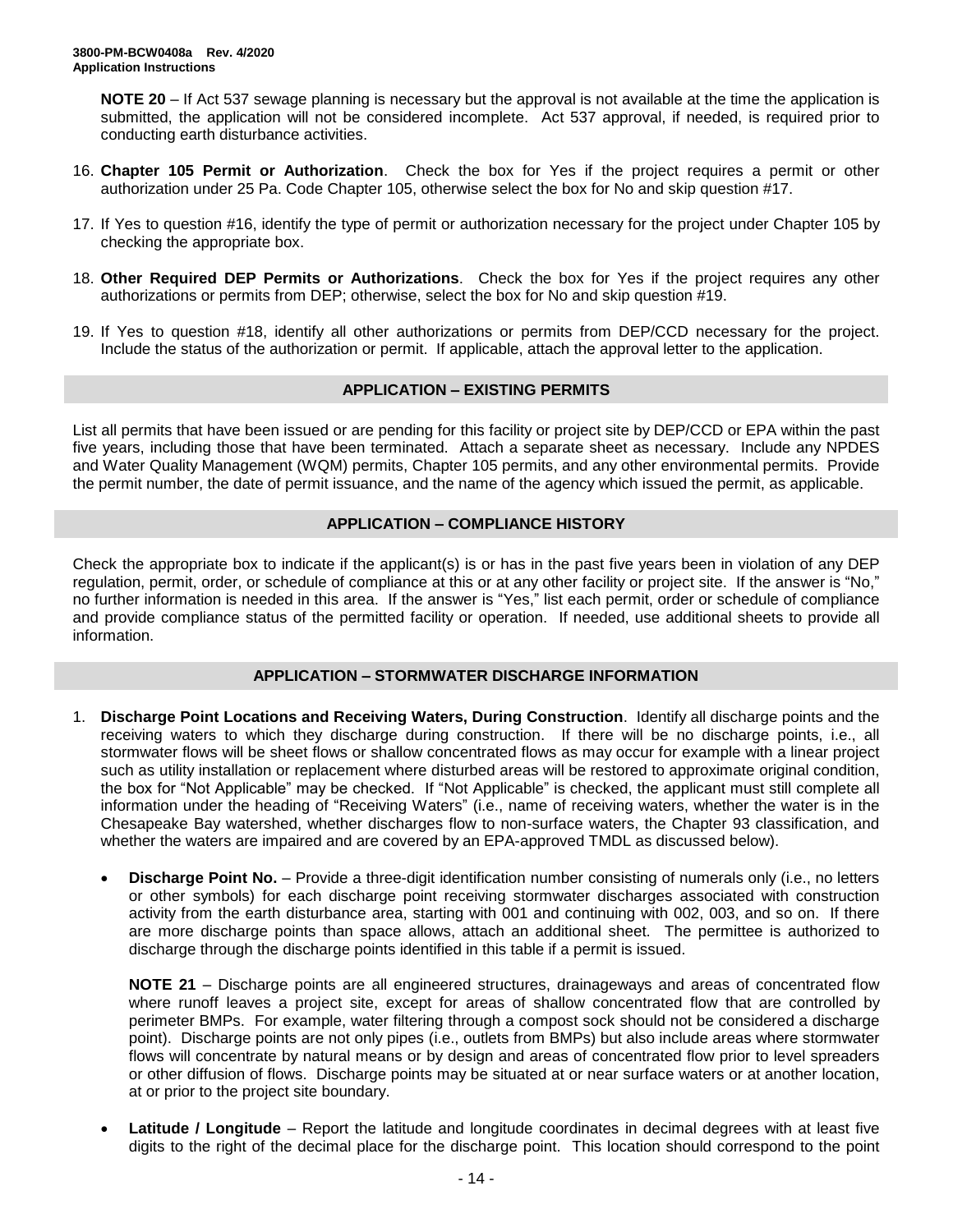where stormwater will enter surface waters or, for discharges to non-surface waters, the point where stormwater will leave the project site.

- **Name of Receiving Waters**  Specify the name of the surface waters receiving stormwater discharges (i.e., receiving waters) for each discharge point, as specified in 25 Pa. Code Chapter 93. If the receiving waters are not identified in Chapter 93, use the term "Unnamed tributary to XXX", where XXX is the first named surface water downstream. If the discharge is to a storm sewer, list the name of the receiving waters followed by, "via storm sewer" (e.g., "Muddy Run via storm sewer"). If the discharge is to existing wetlands, list the name of the receiving waters followed by, "via wetland."
- **Ches. Bay?** Check the box if the project is located within the Chesapeake Bay watershed, and the receiving waters drain to the Chesapeake Bay.
- **Non-Surface Waters** Check the box if the applicant is proposing any stormwater discharge to areas other than surface waters, either on or off the project site, during or following construction. For example, an applicant should check this box if a stormwater discharge point will be located at a property boundary to a swale that eventually reaches surface waters.

**NOTE 22** – If there will be off-site discharges (e.g., discharges to a non-surface water such as a swale, ditch, or ground surface via level spreader, that will flow through a property or properties not owned by the applicant prior to reaching a surface water), the applicant is expected to secure an easement (e.g., common law or express easement) providing legal authority for the off-site discharge, unless waived by the property owner, and to provide for adequate BMPs to prevent accelerated erosion on off-site property. Stormwater management to prevent accelerated erosion is also required for discharges to non-surface waters on property owned by the applicant. Submission of an easement for off-site discharges is not required as part of the application package. An Individual NPDES Permit does not grant property rights.

- **Ch. 93 Class.** Report the existing use or, if DEP's [Statewide Existing Use](https://www.dep.pa.gov/Business/Water/CleanWater/WaterQuality/StreamRedesignations/Pages/Statewide-Existing-Use-Classifications.aspx) Classifications website does not list the water, the designated use of the receiving waters under Chapter 93.
- **Impaired?** Check the box if the receiving waters are **"impaired"** (i.e., not attaining water quality standards) **for siltation, suspended solids, turbidity, water/flow variability, flow modification/alterations, or nutrients** according to DEP's latest published Integrated Water Quality Monitoring and Assessment Report (visit [www.dep.pa.gov](http://www.dep.pa.gov/) and select Businesses > Water > Bureau of Clean Water > Water Quality > Integrated Water Quality Report). The box may remain un-checked if the waters are not impaired or are impaired for other causes.
- **TMDL?** Check the box if the receiving waters have an **EPA-approved TMDL for siltation, suspended solids, turbidity, water/flow variability, flow modification/alterations, or nutrients**. The box may remain un-checked if the waters do not have an EPA-approved TMDL or if a TMDL has been developed for other causes.

Attach additional sheets as necessary to report all discharge points.

2. **Discharge Point Locations and Receiving Waters, Post-Construction**. Provide the same information in this table as in question #1, except this table requests information concerning post-construction discharges. The information in this table may be the same as in question #1.

**NOTE 23** – If there is a discharge point that will exist during construction but is eliminated following construction, then that discharge point should not be used in the post-construction table, and vice-versa for discharge points that are proposed after construction but not during construction.

3. **Discharges to Storm Sewers or Combined Sewers**. Check the appropriate box (i.e., Yes or No) to indicate whether any of the discharge points identified in questions #1 and #2 above discharge to a storm sewer system. If Yes, indicate whether the storm sewer is also a municipal separate storm sewer system (MS4) or a combined sewer system (CSS) with combined sewer overflows (CSOs) (i.e., Yes or No). Identify the name of the storm sewer owner/operator and list all discharge point numbers that will discharge to the storm sewer. If unsure whether the storm sewer is also classified as an MS4 or CSS with CSOs, contact the municipality in which the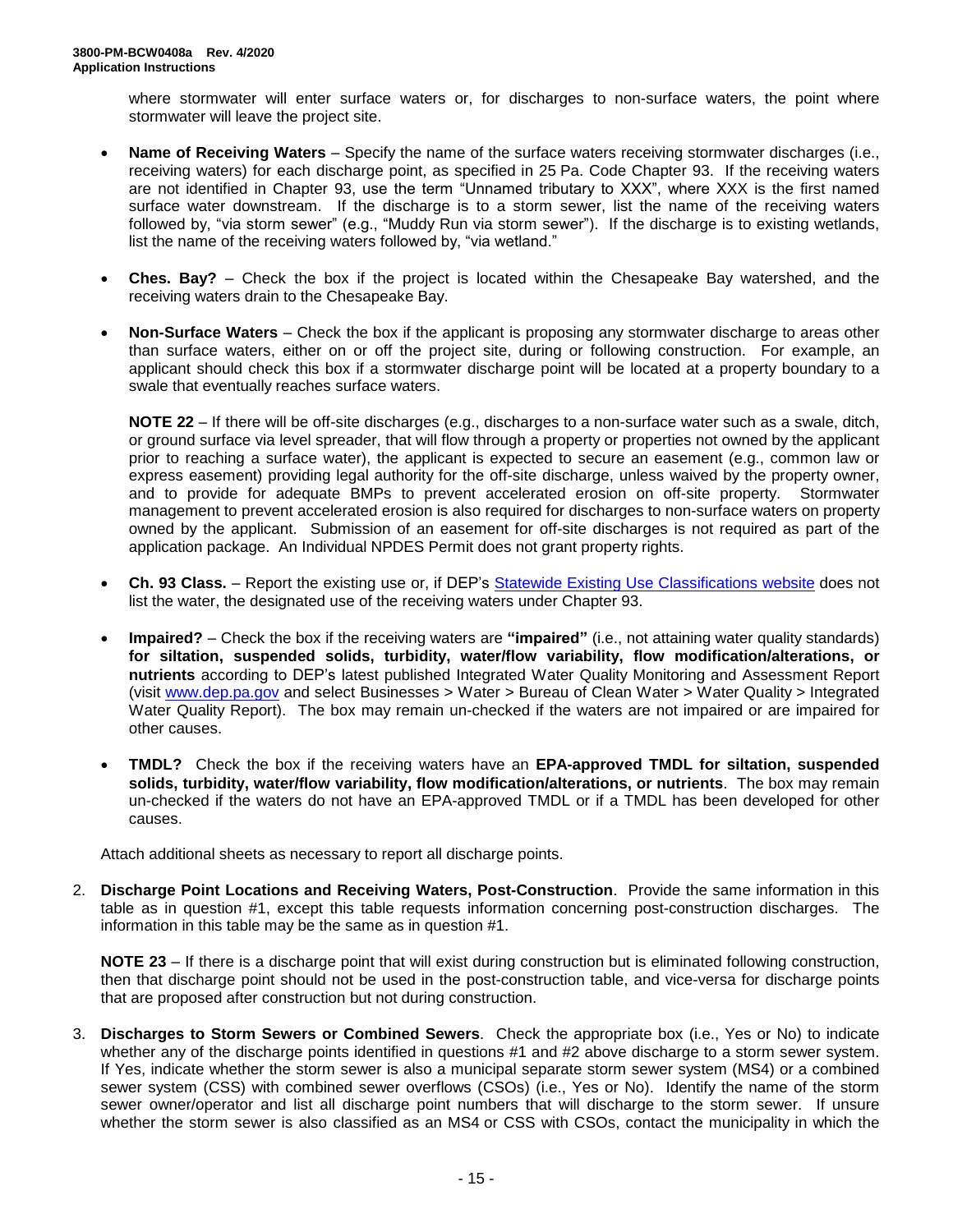facility is located. If there are no discharges to storm sewers, check the box for No and enter "N/A" for the remaining questions for question #3.

**NOTE 24** – If the answer is Yes, then an off-site discharge analysis must be completed and submitted with the application. Refer to DEP's [Frequently Asked Questions \(FAQ\) for Chapter 102 Off-Site Discharges of](http://files.dep.state.pa.us/Water/BPNPSM/StormwaterManagement/ConstructionStormwater/Off-Site_Discharges_FAQ.pdf) [Stormwater to Non-Surface Waters](http://files.dep.state.pa.us/Water/BPNPSM/StormwaterManagement/ConstructionStormwater/Off-Site_Discharges_FAQ.pdf) for additional guidance on what is required with an off-site discharge analysis.

- 4. **Non-Stormwater Discharges**. Identify and describe all non-stormwater discharges that are expected to occur during permit coverage. Include off-site support areas that are part of the Total Earth Disturbance Area. List each type of non-stormwater discharge anticipated, the discharge point that is expected to receive the discharge, and the expected frequency and volume of discharges. Attach a separate sheet as necessary. Select the appropriate box if no non-stormwater discharges are anticipated.
- 5. **Discharges to Non-Surface Waters**. Check the box for Yes if the applicant is proposing any new or increased stormwater discharge to areas other than surface waters or storm sewers, either on or off the project site, during or following construction; otherwise select No.

**NOTE 25** – If the answer is Yes, then an off-site discharge analysis must be completed and submitted with the application. Refer to DEP's [Frequently Asked Questions \(FAQ\) for Chapter 102 Off-Site Discharges of](http://files.dep.state.pa.us/Water/BPNPSM/StormwaterManagement/ConstructionStormwater/Off-Site_Discharges_FAQ.pdf)  [Stormwater to Non-Surface Waters](http://files.dep.state.pa.us/Water/BPNPSM/StormwaterManagement/ConstructionStormwater/Off-Site_Discharges_FAQ.pdf) for additional guidance on what is required with an off-site discharge analysis.

# **APPLICATION – DISCHARGES TO IMPAIRED WATERS**

- 1. If any stormwater discharges (including shallow concentrated flow or sheet flow and regardless of whether discharges will flow through off-site conveyance prior to reaching surface waters) will enter surface waters impaired for siltation, suspended solids, turbidity, water/flow variability, flow modification/alterations, or nutrients, select the box for Yes, otherwise select the box for No.
- 2. If the response to question #1 is Yes, Antidegradation Analysis Module 3 must be completed, i.e., the nondischarge alternative or Antidegradation Best Available Combination of Technologies (ABACT) BMPs must be selected for E&S and PCSM BMPs. Check the box for Yes if the response to question #1 is Yes. If the response to question #1 is No, this question may be skipped. It is noted that the same BMPs may be established for impaired waters as are established for special protection (HQ/EV) waters.
- 3. If any stormwater discharges (including shallow concentrated flow or sheet flow and regardless of whether discharges will flow through off-site conveyance prior to reaching surface waters) will enter surface waters impaired for siltation, suspended solids, turbidity, water/flow variability, flow modification/alterations, or nutrients, and the waters have an EPA-approved Total Maximum Daily Load (TMDL) that limits one or more of these parameters, select the box for Yes, otherwise select the box for No.
- 4. If the response to question #3 is Yes, indicate (i.e., Yes or No) whether there is a wasteload allocation (WLA) in the TMDL that would apply to the applicant's stormwater discharges. If the response to question #3 is No, this question may be skipped.
- 5. If the response to question #4 is Yes, explain in the space provided or in a separate attachment how the stormwater discharges will comply with the WLA(s), if applicable.

# **APPLICATION – CERTIFICATION FOR APPLICANTS**

The applicant must certify that the information contained in the application is true, accurate, and complete. In addition, the responsible official's signature also verifies that the applicant will abide by the terms and conditions of the permit until the NOT is submitted; a licensed professional or designee will be on-site and responsible during critical stages of PCSM BMP implementation, if applicable; and the applicant will not commence in construction resulting in earth disturbance until all criteria are met for commencing construction under the Individual NPDES Permit.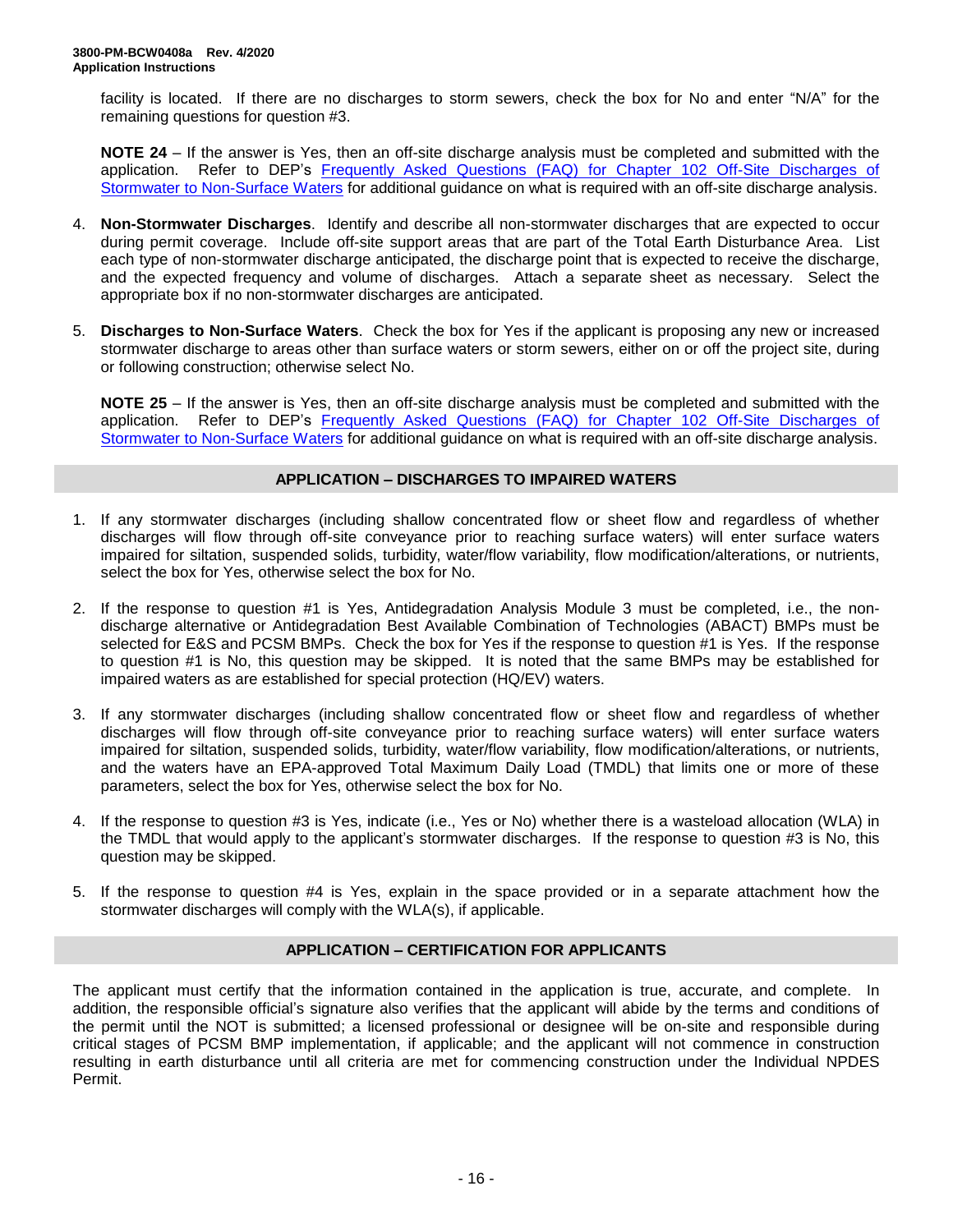### **The application must be signed as follows**:

- For individually owned operations, the application must be signed by the owner of the facility or project site.
- For a corporation, the application must be signed by a responsible corporate officer. For purposes of this section, a responsible corporate officer means a principal executive officer of at least the level of vice president or an authorized representative, if the representative is responsible for the overall operation of the facility or project from which the discharge described in the application originates.
- For a partnership or sole proprietorship, the application must be signed by a general partner or the proprietor, respectively.
- For a municipality, state, federal, or other public agency, the application must be signed by either a principal executive officer, ranking elected official or other authorized employee.

#### **APPLICATION – CERTIFICATION FOR OPERATORS**

Operators that are identified in the Operator Information section of the application must sign the application, acknowledging that the operator is assuming joint and severable responsibility, coverage, and liability under the permit for all duties, responsibilities, and non-compliance with the permit, as a co-permittee of this permit coverage.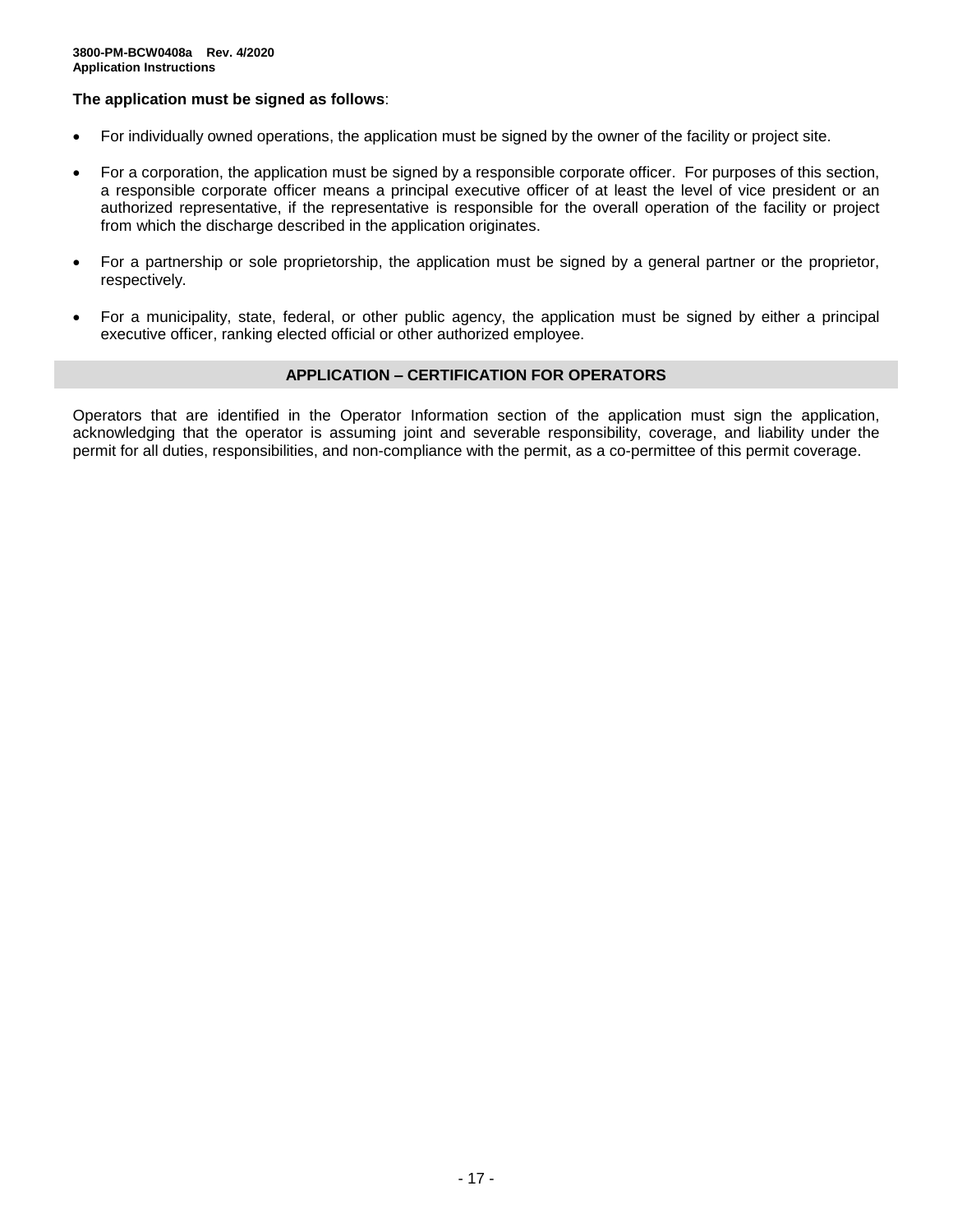#### **E&S MODULE 1**

E&S Module 1 [\(3800-PM-BCW0406a\)](http://www.depgreenport.state.pa.us/elibrary/GetFolder?FolderID=105480) must be attached to all Individual NPDES Permit Applications. Completion of E&S Module 1 constitutes an E&S Plan required by 25 Pa. Code § 102.4(b)(5) when accompanied by E&S Plan Drawings and supporting calculations. Instructions for completing E&S Module 1 for the Individual NPDES Permit Application for Discharges of Stormwater Associated with Construction Activities are presented herein (each Chapter 102 NPDES permit application/NOI instructions document has specific information on how to complete Module 1 for that application/NOI).

Enter the name of the applicant, Project Site Name, the receiving surface water name(s), and the receiving surface water use(s) as listed on the application.

#### **E&S Plan Information**

- 1. **Topography**. In the space provided, describe the existing topographic features of the project site and the immediate surrounding area. Describe land cover, structures, drainage patterns, surface waters and other features of the pre-construction (present) land surface.
- 2. **Soils**. For soils present at the project site, identify in the table provided: 1) the Natural Resources Conservation Service (NRCS) soil survey map unit symbol of soils present at the project site; 2) the NRCS soil survey map unit name; 3) the acres associated with each soil map unit; 4) the Hydrologic Soil Group (HSG) associated with each soil map unit; 5) the percentage of each soil map unit within the disturbed area; 6) average depths of each soil map unit; and 7) the presence of hydric soils within the soil map unit on the project site (check the box if True). Discuss the presence of any soil limitations (e.g., steep slopes) and how the E&S Plan was developed to address those limitations. If no limitations exist the applicant may enter, "N/A." If hydric soils are present, a wetland determination should be attached to E&S Module 1. Check the appropriate box to indicate whether a wetland determination is attached (select the box for Yes, No, or N/A if there are no hydric soils on the project site). If soils are known to be contaminated on the project site, identify the pollutants exceeding Act 2 standards (MSCs contained in 25 Pa. Code Chapter 250), attach an E&S Plan Drawing that illustrates the extent of soil contamination, and describe the methods that will be used to avoid or minimize disturbance of the contaminated soils.
- 3. **Land Use**. Describe past, pre-construction (i.e., present) and post-construction (i.e., proposed) land uses of the project site and how earth disturbance activities will alter the land uses of the project site. For past land uses, provide a description of the historical uses of the land (i.e., at least 50 years ago).
- 4. **Runoff**. Describe the volume and rate of runoff from the project site and any area upgradient of the project site that flows onto the project site, to supplement supporting E&S BMP design calculations. Discuss the management of this runoff during construction. This may be a qualitative description.
- 5. **E&S BMPs**. Check all boxes within the table to indicate the E&S BMPs that have been selected for installation or implementation at the project site. The BMP Names are consistent with the E&S Manual and ordered as they appear in the E&S Manual's Table of Contents. Identify the E&S Plan Drawing Number(s) where the E&S BMP details are presented and where O&M requirements are specified. Explain any deviations from the E&S Manual in the space provided and as necessary attach an additional sheet providing the demonstration required by 25 Pa. Code § 102.11(b). If an alternative E&S BMP is proposed, identify it at the end of the table for question #5. Alternative E&S BMPs should be identified on DEP's list of reviewed alternative BMPs prior to proposing their use in a permit application (see [www.dep.pa.gov/constructionstormwater,](http://www.dep.pa.gov/constructionstormwater) select E&S Resources).

**NOTE 26** – Following question #5 there is a Table 1 that is intended for PAG-01 applicants only. Applicants for individual permits should not complete Table 1.

- 6. **Standard E&S Worksheets**. Check the box if all applicable Standard E&S Worksheets from Appendix B of the E&S Manual have been completed and are attached.
- 7. **Other Equivalent Worksheets**. Check the box if information and calculations equivalent to the Standard E&S Worksheets from Appendix B of the E&S Manual have been completed and are attached. **The submission of completed Standard E&S Worksheets or equivalent providing the same information is required for applicants seeking individual permits**.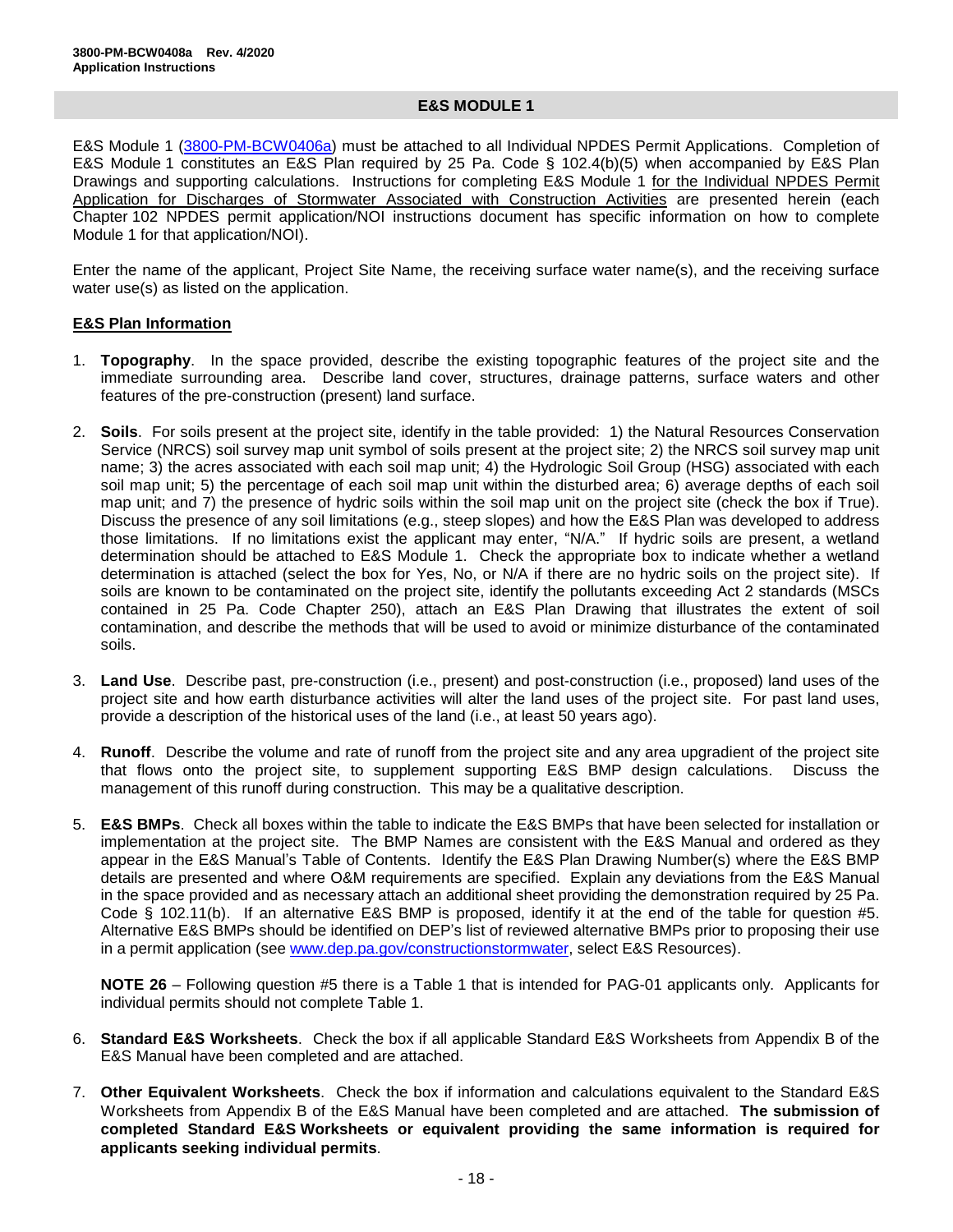- 8. **Sequence**. In the space provided, identify the E&S Plan Drawing Number(s) that describes the sequence of BMP installation and removal in relation to the scheduling of earth disturbance activities, prior to, during and after earth disturbance activities that ensure the proper functioning of all BMPs.
- 9. **Calculations Completed**. Check the box if supporting calculations for BMP design have been completed and will be provided upon request. For applicants seeking individual permits, this box should remain unchecked (i.e., such calculations must be provided by permit applicants).
- 10. **Calculations Attached**. Check the box if the supporting calculations have been attached to the application. **The submission of supporting E&S calculations is required for applicants seeking individual permits**. Standard E&S Worksheets that document design calculations for a BMP may be used to satisfy this requirement; where a Standard E&S Worksheet is not available or otherwise does not fully document design calculations, the applicant must attach separate calculations.
- 11. **Standard Figures or Details Serve as Plan Drawings**. Check the box if standard Figures and/or Construction Details in the E&S Manual will serve as plan drawings for the project. For applicants seeking individual permits, this box should remain unchecked.
- 12. **Plan Drawings Attached**. Check the box if plan drawings have been attached to the application. **The submission of plan drawings is required for applicants seeking individual permits**.
- 13. **Inspections**. Check the box to confirm the applicant's understanding that inspections of earth disturbance activities must occur weekly and following measurable storm events (i.e., at least 0.25 inch). An inspection must be conducted within 24 hours following a 24-hour period in which at least 0.25 inch of precipitation occurs, or when snowmelt occurs that is sufficient to produce a discharge.
- 14. **Temporary Stabilization**. In the space provided, identify the E&S Plan Drawing Number(s) that contain the following information relating to temporary vegetative stabilization measures: 1) vegetative species, 2) % pure live seed, 3) seed application rate, 4) fertilizer type, 5) fertilizer application rate, 6) mulch type, 7) mulching rate, and 8) liming rate.
- 15. **Permanent Stabilization**. In the space provided, identify the E&S Plan Drawing Number(s) that contain the following information relating to permanent vegetative stabilization measures: 1) vegetative species, 2) % pure live seed, 3) seed application rate, 4) fertilizer type, 5) fertilizer application rate, 6) mulch type, 7) mulching rate, 8) liming rate, 9) anchor material, 10) anchoring method, 11) rate of anchor material application, 12) topsoil placement depth, and 13) seeding season dates.

**NOTE 27** – If Standard E&S Worksheets will be attached to the application that address temporary and permanent stabilization, the applicant may refer to the attachment(s) in lieu of completing #14 and #15 in this section.

- 16. **Recycling or Disposal**. Describe how the applicant will ensure that proper recycling or disposal of materials will be conducted at the project site.
- 17. **Sensitive Features**. Identify the presence of any naturally occurring soil conditions or geologic formations (e.g., karst) that may have the potential to cause pollution during earth disturbance activities and identify BMPs that will be implemented to avoid or minimize potential pollution caused by these features. If no such features are known, the applicant may report, "unknown" or "none". These sensitive areas must also be identified on the E&S Plan Drawings.
- 18. **Thermal Impacts**. Identify whether the potential exists for thermal impacts to surface waters during the earth disturbance activity and, if such potential exists, identify BMPs that will be implemented to avoid, minimize, or mitigate potential thermal impacts.
- 19. **Consistency**. Check the appropriate box to indicate that the E&S Plan has been planned, has been designed and will be implemented to be consistent with the PCSM Plan.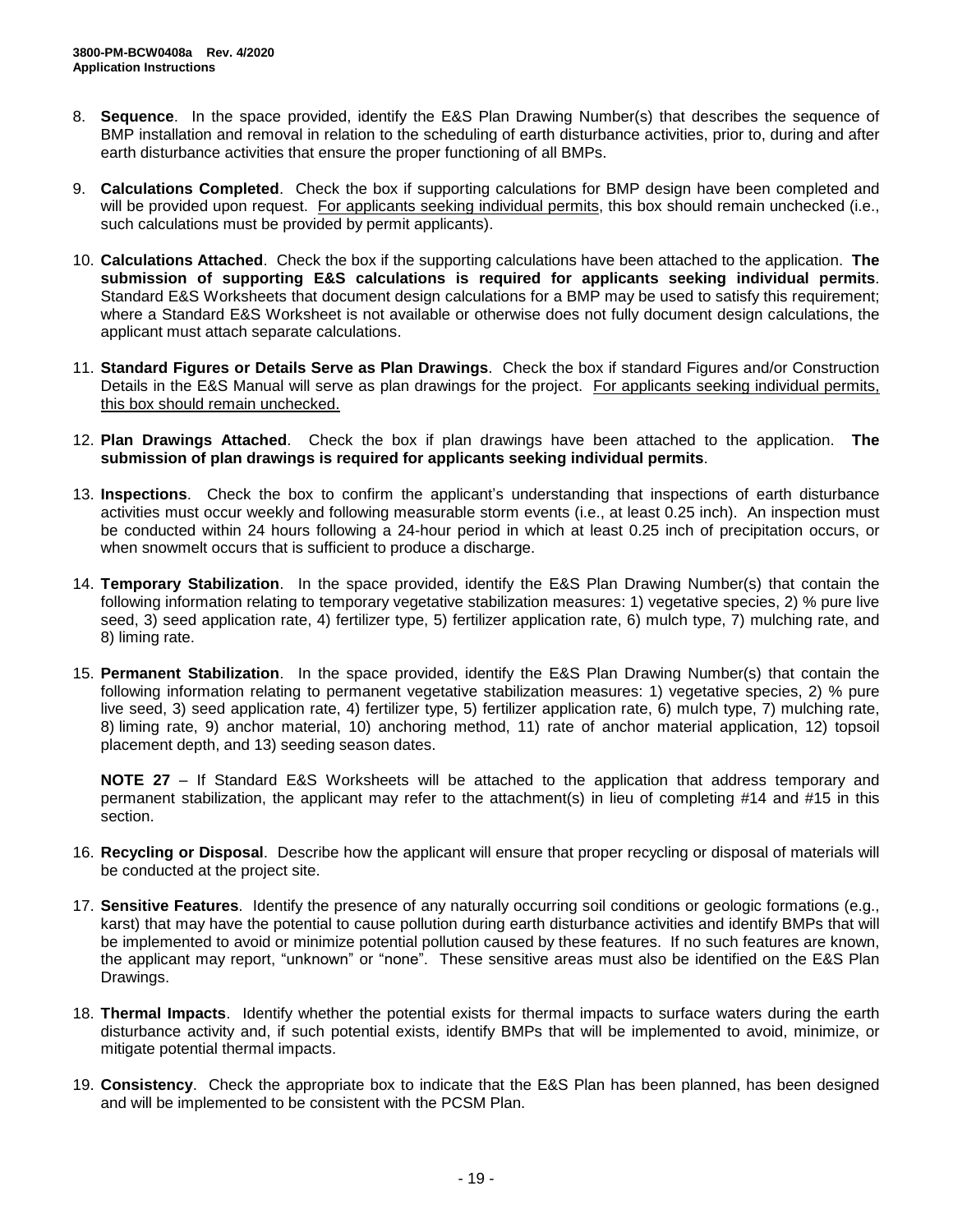**20. Buffers**. If applicable, in the space provided identify the E&S and PCSM Plan Drawing Number(s) that show existing and proposed riparian forest buffers (select the box for N/A if not applicable).

### **E&S Plan Developer**

The developer of the E&S Plan for the project must complete this section.

If True, check the box next to the statement, "I am trained and experienced in E&S control methods." In that statement, "trained and experienced" also refers to the size and scope of the project. Check the box next to the statement, "I am a licensed professional" if the E&S Plan Developer is a professional engineer, landscape architect, geologist or land surveyor licensed to practice in this Commonwealth. Enter the name of the E&S Plan Developer, the business title (if applicable), the company that employs the E&S Plan Developer, mailing address, city, state, ZIP code (including 4-digit extension), phone number and email address. If the E&S Plan Developer is a licensed professional, enter the License Type (i.e., engineer, landscape architect, geologist and/or land surveyor), License No., and Expiration ("Exp.") Date of the license; otherwise leave these fields blank.

The E&S Plan Developer must sign and date this section at the location specified. The signature attests to the accuracy of the information provided and to the E&S Plan Developer's understanding that the E&S Plan conforms to Chapter 102 requirements. Note that an E&S Plan Developer need not be a licensed professional, but must be a person trained and experienced in E&S control methods and techniques applicable to the size and scope of the project being designed.

#### **PCSM MODULE 2**

PCSM Module 2 [\(3800-PM-BCW0406b\)](http://www.depgreenport.state.pa.us/elibrary/GetFolder?FolderID=105480) must be attached to all Individual NPDES Permit Applications. Completion of PCSM Module 2 constitutes a PCSM Plan required by 25 Pa. Code § 102.8(f) when accompanied by PCSM Plan Drawings and supporting calculations. Instructions for completing PCSM Module 2 for Individual NPDES Permit Applications for Discharges of Stormwater Associated with Construction Activities are presented herein (each Chapter 102 NPDES permit application/NOI instructions document has specific information on how to complete Module 2 for that application/NOI).

**NOTE 28** – Certain information required by 25 Pa. Code § 102.8(f) is intentionally left out of PCSM Module 2 because the same information is required by E&S Module 1. For these instances DEP has approved the E&S and PCSM Plans to be combined, in accordance with 25 Pa. Code  $\S$ § 102.4(b)(5)(xiv) and 102.8(d).

Enter the name of the applicant, Project Site Name, the receiving surface water name(s), and the receiving surface water use(s) as listed on the application.

#### **PCSM Plan Information**

- 1. **Structural PCSM BMPs**. Identify all proposed structural and non-structural PCSM BMPs for implementation at the project site that will be utilized for volume, water quality and/or rate control, as follows:
	- **Discharge Point(s)** Identify all discharge point ID numbers (e.g., 001, 002) that are associated with the structural or non-structural BMP, as identified in the Stormwater Discharge Information section of the application, as applicable.
	- **BMP ID** Provide a BMP ID number for each listed BMP, starting at 1. If there are two BMPs in series, each BMP should be listed on a separate row with a separate number. These BMP IDs numbers should also be identified on PCSM Plan Drawings.
	- **BMP Name** List the name of the BMP as contained in the Pennsylvania Stormwater Best Management Practices Manual [\(363-0300-002\)](http://www.depgreenport.state.pa.us/elibrary/GetFolder?FolderID=4673) (BMP Manual), as amended. If the BMP is not identified in the BMP Manual the applicant may select a name that best describes the BMP. For BMPs in series, enter the name as follows: "BMP Name in series with BMP ID X."
	- **BMP Manual** Identify the section of the BMP Manual that describes and provides standards for the BMP (e.g., 6.4.1). If the BMP is not contained in the latest version of the BMP Manual but has been approved by DEP's Bureau of Clean Water as an alternative BMP, indicate "approved alternative" in the space provided.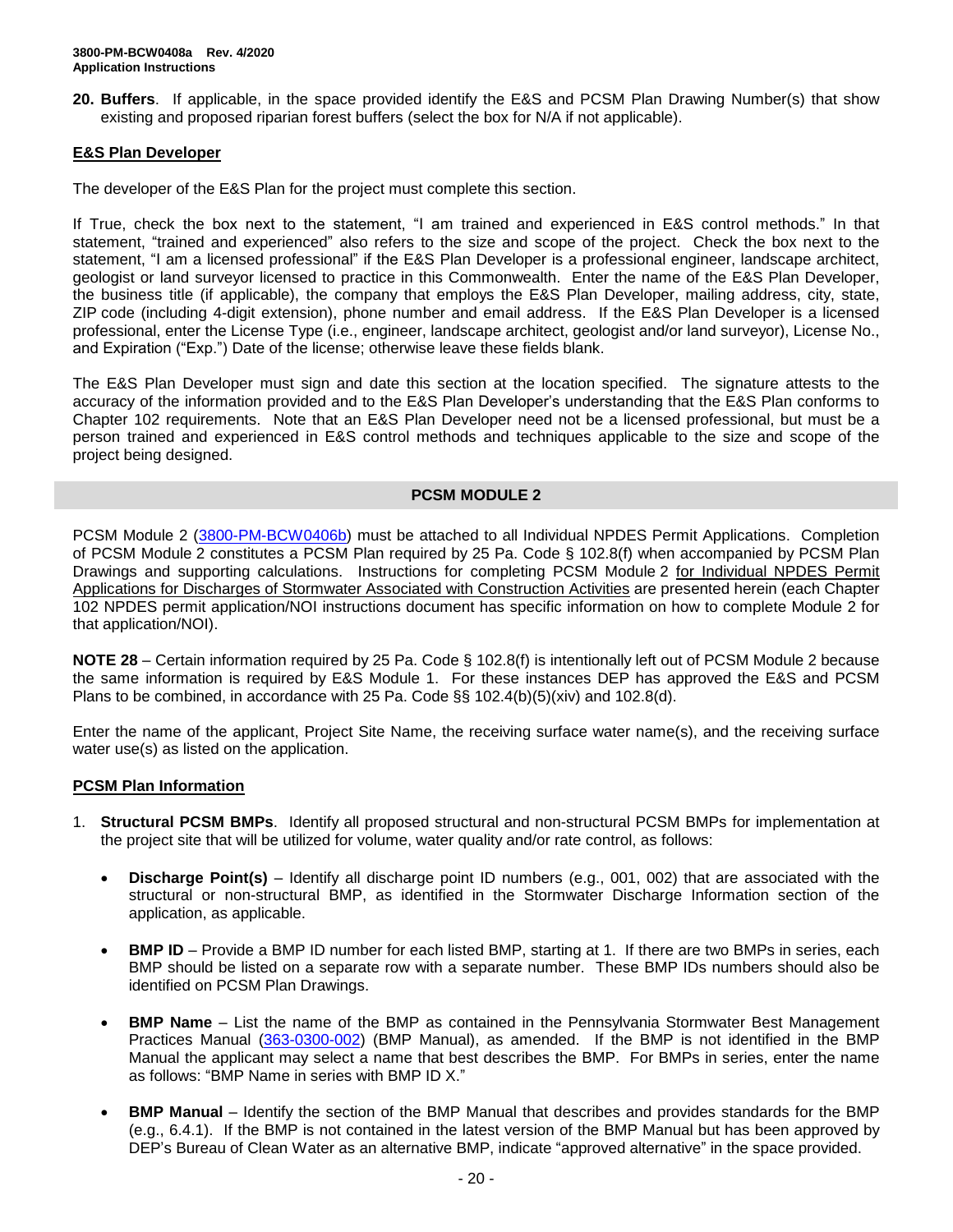- **Latitude / Longitude** Report the latitude and longitude coordinates at the center of the BMP in decimal degrees with at least five digits to the right of the decimal place.
- **DA Treated (ac)** List the drainage area treated by the BMP.

If there are undetained areas (areas in which stormwater will not be treated by a BMP), list the total area in acres of the undetained areas.

Select "The Project Qualifies as a Site Restoration Project (§ 102.8(n))" if the project (in its entirety) meets one or more of the criteria for a site restoration project, as discussed above. Site restoration projects are considered PCSM BMPs. Applicants of site restoration projects must complete Module 2 to the extent applicable, except for Stormwater Analysis and Infiltration Information sections, which may be skipped.

2. **Sequence and Critical Stages**. Describe the sequence of PCSM BMP implementation in relation to earth disturbance activities. Additionally, ensure that the critical stages of the PCSM BMP installation are identified and schedule of inspections for the critical stages is provided. If the sequence and critical stages are provided on the PCSM Plan Drawings, then identify this in the space provided (including the location in the drawings).

**NOTE 29** – The PCSM sequence must include the installation and construction steps necessary to construct and implement each PCSM BMP.

- 3. **Plan Drawings Developed**. Check the box if plan drawings of PCSM BMPs have been developed and will be available on-site. (For applicants seeking individual permits, this box should remain unchecked).
- 4. **Plan Drawings Attached**. Check the box if plan drawings have been attached to the application. **Submission of plan drawings is required for applicants seeking individual permits**.
- 5. **Waste Management**. Check the box if recycling and proper disposal of materials associated with PCSM BMPs are addressed as part of long-term operation and maintenance of the PCSM BMPs.
- 6. **Sensitive Features**. Identify the presence of any naturally occurring soil conditions or geologic formations (e.g., karst) that may have the potential to cause pollution after earth disturbance activities are completed and the PCSM BMPs are operational and identify BMPs that will be implemented to avoid or minimize potential pollution caused by these features. If no such features are known, the applicant may report, "unknown" or "none". These sensitive areas must also be identified on the PCSM Plan Drawings.
- 7. **Thermal Impacts**. Identify whether the potential exists for thermal impacts to surface waters from postconstruction stormwater and, if such potential exists, identify BMPs that will be implemented to avoid, minimize, or mitigate potential thermal impacts.
- 8. **Consistency**. Check the appropriate box to indicate that the PCSM Plan has been planned, has been designed and will be implemented to be consistent with the E&S Plan.
- 9. **Pre-development Site Characterization**. Check the appropriate box to indicate that a pre-development site characterization has been performed, including appropriate infiltration and geotechnical studies. Applicants for site restoration projects may skip this question. Attach soil test results, geotechnical study results, and appropriate narrative explanations of methods and study results to the application.

#### **Stormwater Analysis – Runoff Volume**

Applicants of site restoration projects may skip this section. Otherwise, a Stormwater Analysis must be performed for each discharge point. DEP allows applicants to complete the analysis on a surface water basis, i.e., all discharge points to a single surface water may be considered collectively. Attach additional sheets as necessary.

At the top of the form, identify the Surface Water Name and the Discharge Point ID Number(s) (e.g., 001, 002).

1. **Design Standard – Act 167**. Check the box if the applicant is using a design standard for volume management that is contained in an Act 167 Plan approved by DEP within the past five years. In general, DEP/CCD will only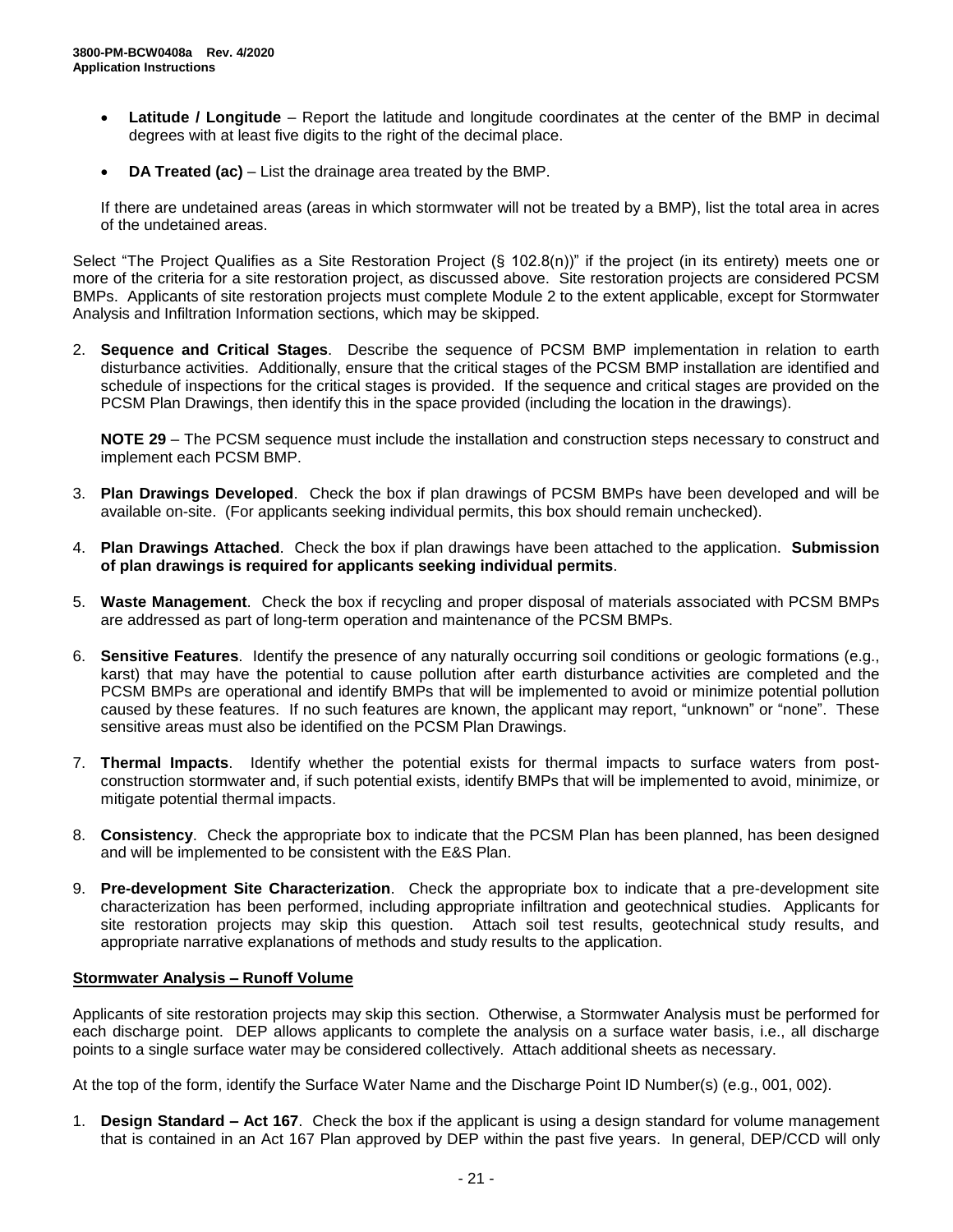accept design standards based on Act 167 Plans when those plans have been approved by DEP within the past five years (this does not include municipal ordinances enacted under Act 167 Plans).

- 2. **Design Standard – Manage Net Change**. Check the box if the applicant is using the net change in the 2-year/24-hour storm, comparing post-construction conditions to pre-construction conditions, as the volume management design standard.
- 3. **Design Standard – Alternative**. Check the box if the applicant is using a volume management design standard that differs from an Act 167 Plan and the net change in the 2-year/24-hour storm. While use of alternative design standards is authorized by 25 Pa. Code § 102.8(g)(2)(iv), please be advised that applications using an alternative design standard may require additional review by DEP/CCD.
- 4. **PCSM Spreadsheet**. Check the box if the Volume Worksheet in DEP's PCSM Spreadsheet was used for the stormwater volume management analysis and if a printout of the Volume Worksheet is attached. The PCSM Spreadsheet is available at [www.dep.pa.gov/constructionstormwater,](http://www.dep.pa.gov/constructionstormwater) under the "E&S Resources" section. The PCSM Spreadsheet uses the net change in the 2-year/24-hour storm as the design standard and calculates infiltration and evapotranspiration (ET) credits for selected BMPs using DEP-approved methods. If a completed Volume Worksheet is attached to the application, the applicant may skip questions 5-9 in the remainder of this section and may omit supporting calculations.
- 5. **2-Year/24-Hour Storm Event**. Enter the total precipitation associated with the 2-year/24-hour storm event for the project site location, in inches. In addition, enter the source for the precipitation amount reported in question #5. [NOAA Atlas 14](https://hdsc.nws.noaa.gov/hdsc/pfds/pfds_map_cont.html) values are preferred, but other sources may be used.
- 6. **Pre-Construction Volume**. Calculate and report the total stormwater runoff volume, in cubic feet (CF), for the project site for pre-construction conditions. If the Volume Worksheet is not attached, attach calculations supporting the reported value and check the appropriate box.

**NOTE 30** – If the applicant chooses not to use the PCSM Spreadsheet, the applicant may complete and submit Worksheets from Chapter 8 of the Stormwater BMP Manual or calculations in alternative format.

- 7. **Post-Construction Volume**. Calculate and report the total stormwater runoff volume, in CF, for the project site for post-construction conditions (i.e., the runoff volume before PCSM BMPs are implemented). If the Volume Worksheet is not attached, attach calculations supporting the reported value and check the appropriate box.
- 8. **Net Change**. Report the difference, in CF, between Post-Construction Volume (i.e., question #7) and Pre-Construction Volume (i.e., question #6).
- 9. **Structural BMPs**. Report the following information for structural BMPs that will treat post-construction stormwater discharging to the surface water. If the Volume Worksheet is not attached, attach calculations supporting the information reported in the table. Note that BMPs that are "self-crediting" including Riparian Buffer, Landscape Restoration and Vegetated Roof should not be used in this table since credit should already be received through selection of appropriate land covers in the calculation of post-construction runoff volume.
	- **DP No.** Identify the discharge point (DP) associated with the structural BMP.
	- **BMP ID.** List the BMP ID number as reported in the PCSM Plan Information section.
	- **Series** BMPs that are in series should be entered in the same order they will be configured in the field. For example, a vegetated swale that is followed by a rain garden should be entered with the vegetated swale first and the rain garden in the next row. When BMPs are in series, select the BMP number that the BMP is in series with. If a BMP is not in series, enter "-". BMPs that are in series are separate and distinct BMPs, such as a vegetated swale followed by a rain garden. A BMP's components cannot be broken down and treated as separate BMPs. For example, a rain garden that dewaters in more than 24-hours cannot be broken into soil amendments followed by a dry extended detention basin.
	- **Volume Routed to BMP (CF)** Calculate and report the volume routed to the BMP during the 2-year/24-hour storm event, in cubic feet (CF). Include the area associated with the BMP as part of the volume calculation, as applicable. For example, the volume routed to an infiltration basin must include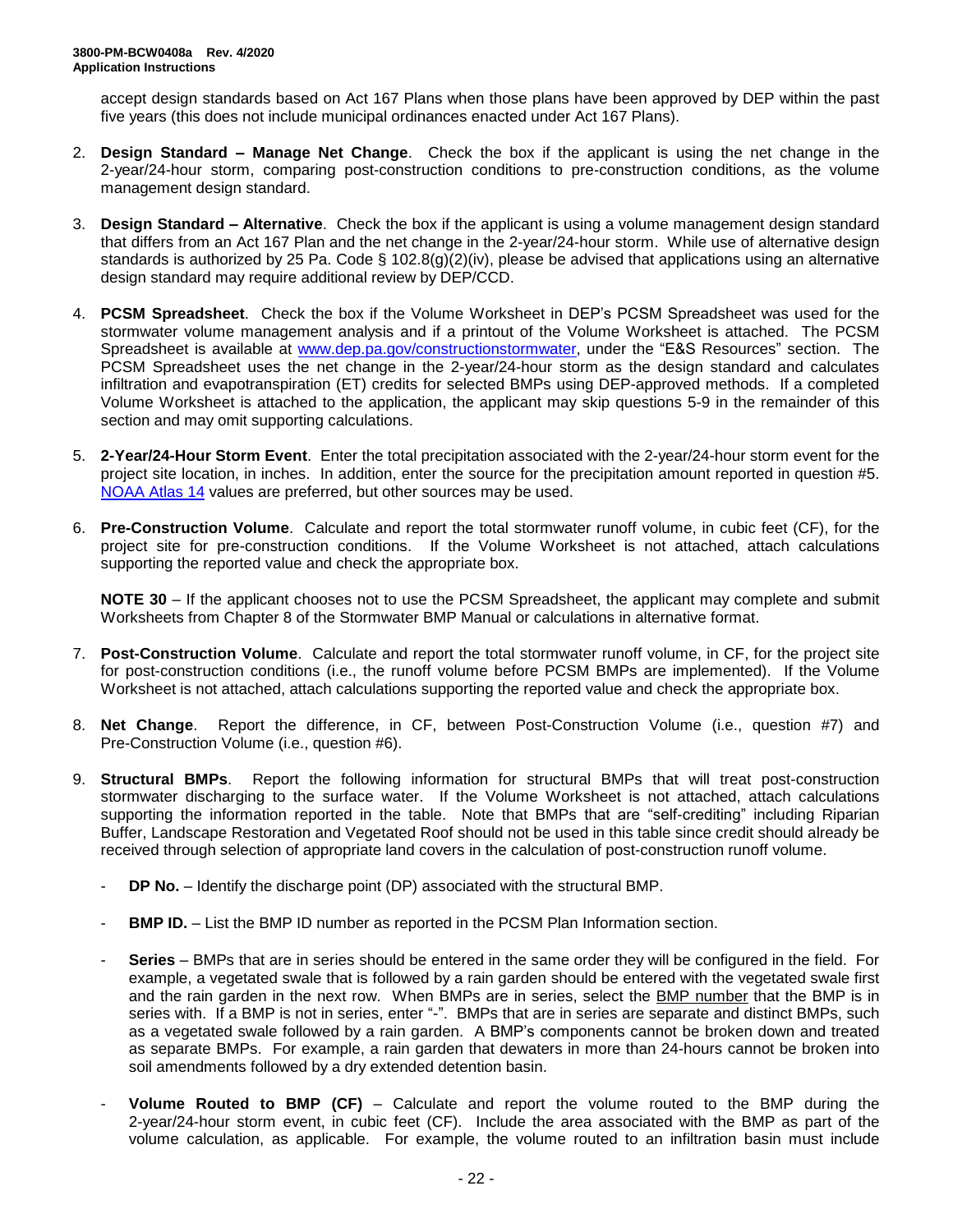stormwater from the drainage area routed to the BMP along with direct precipitation on the infiltration basin. As another example, for a vegetated swale that reduces the runoff volume and then discharges to a rain garden, the volume routed to the rain garden would not include the volume reduced by the vegetated swale.

- **Infiltration Area (SF)** Enter the infiltration area of the BMP in square feet (SF), if applicable. If the BMP is not designed as an infiltration BMP, leave this field blank.
- **Infiltration Rate (in/hr)** Report the design infiltration rate or saturated hydraulic conductivity (Ksat) associated with the infiltration area, in inches per hour (in/hr) utilizing methods contained in Appendix C of the Stormwater BMP Manual or other published and defensible methods. If the BMP is not designed as an infiltration BMP, leave this field blank. The design infiltration rate value entered should be the tested infiltration rate adjusted with factors of safety (and other additional factors) where appropriate.
- **Infiltration Period (days)** Select the infiltration period, in days, for site-wide structural BMPs. DEP may accept infiltration periods up to 4 days (96 hours). However, 1) the maximum ponding depth for infiltration and bioretention BMPs may not exceed 2 feet at the 2-year/24-hour storm event, and 2) local ordinance requirements must be met, where applicable. Many local ordinances require infiltration periods no greater than 3 days (72 hours).
- **Vegetated? (Veg?)** Check the box if the structural BMP will be "vegetated." A vegetated PCSM BMP is a permanent BMP where vegetation is a dominant or significant component within the storage area. Vegetation must include species other than lawn/turf grasses. Grasses may be used, but may not be the only species planted.
- **Media Depth (ft)** Enter the design depth of media used for the BMP, in feet (e.g., 1.5 feet of planting soil for a rain garden or 2 feet of stone for an infiltration trench). This does not apply to certain BMPs. If an underdrain is used, report the depth from the bottom of the media to the invert of the underdrain.
- **Storage Volume (CF)** Enter the design storage volume for the BMP in cubic feet (CF). For storage within media, utilize an appropriate void space percentage for the chosen media (e.g., typically 30-40%). Note that storage volume is not a credit because it does not represent volume reduction; when storage volume infiltrates, evapotranspires, is released or otherwise is reused, storage volume converts to credit.
- **Infiltration Credit (CF)** Report the infiltration credit for the BMP. The approved calculation for infiltration credit is identified in DEP's PCSM Spreadsheet and instructions. Alternative methods for calculating this credit may be proposed but may require additional review by DEP/CCD.
- **ET Credit (CF)** Report the evapotranspiration (ET) credit for the BMP. The approved calculation for ET credit is identified in DEP's PCSM Spreadsheet and instructions. Alternative methods for calculating this credit may be proposed but may require additional review by DEP/CCD.

To demonstrate that the selected BMPs will provide adequate volume reduction and/or management credit to offset the net increase in stormwater volume, calculate and enter the following below the table for question #9:

- **Total Infiltration & ET Credits (CF)** Sum the infiltration and ET credits for all BMPs and report the value in the space provided.
- **Non-Structural BMP Volume Credits (CF)** If non-structural BMP volume credits are proposed, provide as an attachment a detailed description of the non-structural BMPs and calculations warranting the credit, and report the value in the space provided.
- **Managed Release Credits (CF)** If some portion of the volume required to be reduced or managed will be released using DEP's Managed Release Concept (MRC) alternative BMP, the applicant must attach the MRC Design Summary Sheet and provide a detailed explanation of the design as an attachment to Module 2. If applicable, enter the number of Managed Release Credits in the space provided. This value should correspond to the value entered for "2-Yr/24-Hr Volume Managed (cf)" on the MRC Design Summary Sheet.
- **Volume Required to Reduce/Manage (CF)** Report the volume that must be reduced or managed. If using the design standard for managing the net change for storms up to and including the 2-year/24-hour storm,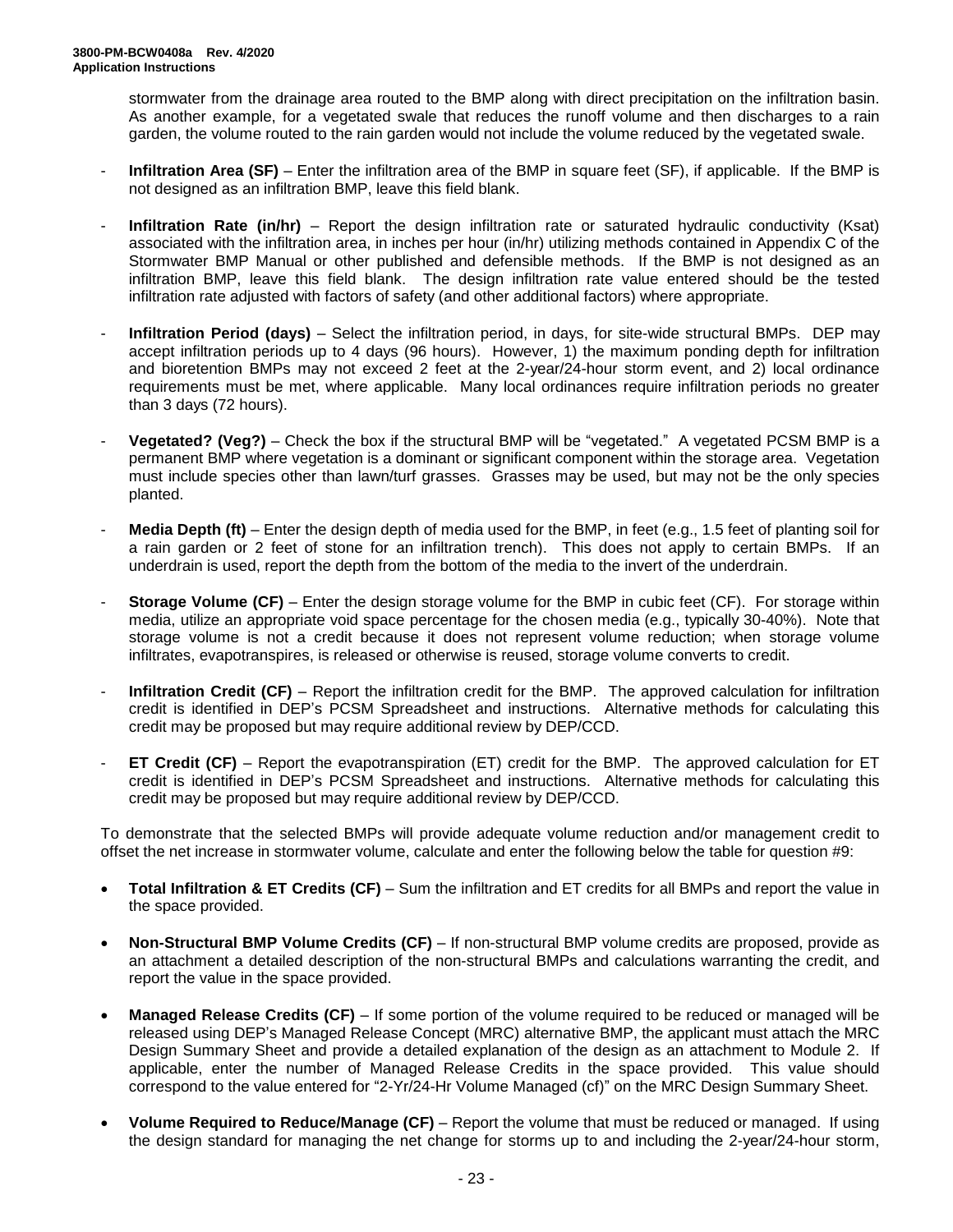enter the value reported for question #8. Otherwise report the volume that is supported by an approved Act 167 Plan or other alternative, with appropriate justification attached to the module as necessary.

• **Total Credits** – Sum the values for Total Infiltration & ET Credits, Non-Structural BMP Volume Credits, and Managed Release Credits and report the value in the space provided. If this value exceeds the Volume Required to Reduce/Manage the stormwater analysis for runoff volume has been satisfied.

If the Volume Worksheet is attached, this question may be skipped. If the Volume Worksheet is not attached, calculations supporting the information in this table must be attached.

#### **Infiltration Information**

This section must be completed for each BMP that proposes infiltration. Applicants of site restoration projects may skip this section. At the top of each table, enter the BMP ID number as reported in the PCSM Plan Information section. Also check the box next to, "Soil/geologic test results are attached." Soil and geologic testing, as appropriate, must be completed for PCSM BMPs relying on infiltration in accordance with 25 Pa. Code § 10.8(g)(1) and the BMP Manual, as amended, and results must be attached to the application.

- 1. **Number of Tests**. Enter the number of infiltration tests completed for the identified BMP. In general, the number of tests completed should be consistent with Appendix C of the BMP Manual or other published and defensible methods.
- 2. **Test Method(s)**. Report the method used to determine the infiltration rate. In general, the method and location(s) of infiltration testing should be consistent with Appendix C of the BMP Manual or other published and defensible methods.
- 3. **Test Pit Identifiers (from PCSM Plan Drawings)**. Identify all test pits completed for the BMP (e.g., TP-1, TP-2, etc.). These identifiers should correspond with test pits identified on PCSM Plan Drawings.
- 4. **Average (Avg.) Infiltration Rate**. Report the average infiltration rate determined through infiltration testing for the BMP, in inches per hour (in/hr).
- 5. **Factor of Safety (FOS)**. Specify the factor of safety used when translating the average infiltration rate to the rate used in the design of the BMP (e.g., 2:1).
- 6. **Design Infiltration Rate**. Report the design infiltration rate used for the design of the BMP and incorporating the factor of safety (in/hr).
- 7. **Separation Distance Between BMP and Bedrock**. An experienced professional should be on-site during completion of test pits or soil borings to determine the depth, in feet, to bedrock. The depth to bedrock should be measured from the proposed bottom bed elevation of the BMP (i.e., top of native soils) to the uppermost elevation where bedrock is encountered. If the depth to bedrock varies below the BMP, report the elevation corresponding to the minimum depth to bedrock.
- 8. **Separation Distance Between BMP and Seasonal High-Water Table**. To determine the separation distance from the bottom bed elevation of the BMP (i.e., top of native soils) and the seasonal high-water table, DEP expects that applicants will employ the services of an experienced professional to evaluate subsurface conditions through test pits or other procedures. In general, the depth to the seasonal high-water table should be determined by identifying the depth of the shallowest observed redoximorphic feature encountered: 1) directly above the observed water table, or 2) directly above the gleyed horizon. A gleyed horizon is a soil horizon with a reduced matrix color less than or equal to two chroma, although soils with lithic chroma colors of two chroma or less are not considered gleyed. If redoximorphic features are encountered but are not indicative of a seasonal high-water table, the attached test results should identify this as such, including what caused the redoximorphic features to form.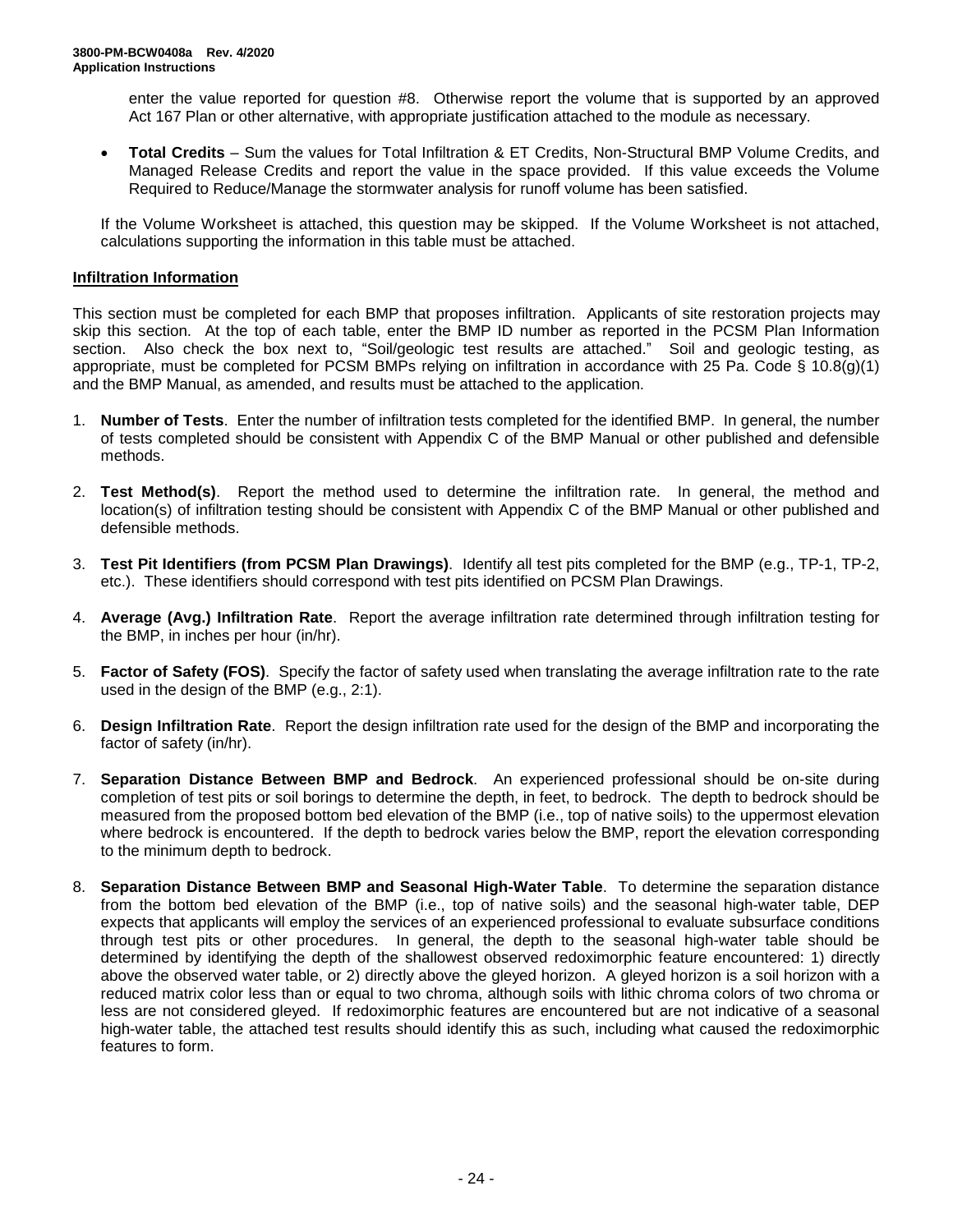#### **Stormwater Analysis – Peak Rate**

Applicants of site restoration projects may skip this section. Otherwise, a Stormwater Analysis must be performed for each discharge point. DEP allows applicants to complete the analysis on a surface water basis, i.e., all discharge points to a single surface water may be considered collectively. Attach additional sheets as necessary.

Applicants of projects meeting the Small Site/Small Impervious Area Exception for Peak Rate Mitigation Calculations (Worksheet 6 in Chapter 8 of the BMP Manual) may skip this section. Even if an exception applies, a rate analysis and implementation of BMPs for rate control may be required under local ordinances.

At the top of the form, identify the Surface Water Name and the Discharge Point ID Number(s) (e.g., 001, 002).

- 1. **Design Standard – Act 167**. Check the box if the applicant is using a design standard for rate control that is contained in an Act 167 Plan approved by DEP within the past five years In general DEP/CCD will only accept design standards based upon Act 167 Plans (not including municipal ordinances enacted under Act 167 Plans) when those plans have been approved by DEP within the past five years.
- 2. **Design Standard – Manage Net Change**. Check the box if the applicant is using the net change in peak rates for the 2-, 10-, 50-, and 100-year/24-hour storms, comparing post-construction conditions to pre-construction conditions, as the rate control design standard.
- 3. **Design Standard – Alternative**. Check the box if the applicant is using a rate control design standard that differs from an Act 167 Plan and the net change in the 2-, 10-, 50-, and 100-year/24-hour storms. While use of alternative design standards is authorized by 25 Pa. Code § 102.8(g)(3)(iii), please be advised that applications using an alternative design standard may require additional review by DEP/CCD.
- 4. **PCSM Spreadsheet**. Check the box if the Rate Worksheet in DEP's PCSM Spreadsheet was used for the peak rate analysis and if a printout of the Rate Worksheet is attached. The PCSM Spreadsheet is available at [www.dep.pa.gov/constructionstormwater](http://www.dep.pa.gov/constructionstormwater) (select "E&S Resources"). The PCSM Spreadsheet uses the net change in peak rate for the 2-, 10-, 50-, and 100-year/24-hour storms as the design standard. Note that the Rate Worksheet may not be suitable for large drainage areas. If a completed Rate Worksheet is attached to the application, the applicant may skip the remainder of this section and may omit supporting calculations. If the Rate Worksheet is not used to calculate peak rates, the applicant must complete the remainder of this section and must submit supporting calculations. Note that if an applicant only completes the summary of peak rates table in the Rate Worksheet, the remainder of this section must be completed and supporting calculations must be submitted.
- 5. **Alternative Calculations**. If an applicant is required to complete this section and the Rate Worksheet is not attached to the application, the applicant must submit supporting calculations in an alternative format as an attachment to the application, and must complete the remainder of this section.
- 6. **Precipitation Amounts**. Enter the total precipitation associated with the 2-, 10-, 50-, and 100-year/24-hour storms for the project site location, in inches. In addition, enter the source of the precipitation amounts reported in question #6. NOAA Atlas 14 values are preferred, but other sources may be used.
- 7. **Peak Discharge Rates, without BMPs**. Report the peak discharge rates, in cubic feet per second (cfs), for preand post-construction conditions without BMPs through time of concentration or other analyses. Report total rates for each storm event, summed for all flow patterns. Also report the difference between pre- and post-construction discharge rates (i.e., post-construction rate – pre-construction rate).
- 8. **Rate Control BMPs**. Identify all BMPs used to mitigate peak rate differences between pre- and post-construction conditions. Report the calculated inflow and outflow rates to and from the BMP at each storm event. If BMPs are in series, specify the order of BMPs in the BMP ID column (e.g., BMP 1 in series with BMP 2).
- 9. **Peak Discharge Rates, with BMPs**. Report the peak discharge rates, in cfs, for pre- and post-construction conditions without BMPs, as reported in question #7, as well as the peak discharge rates for post-construction conditions with BMPs. Report the difference between pre- and post-construction discharge rates (i.e., post-construction rate with BMPs – pre-construction rate).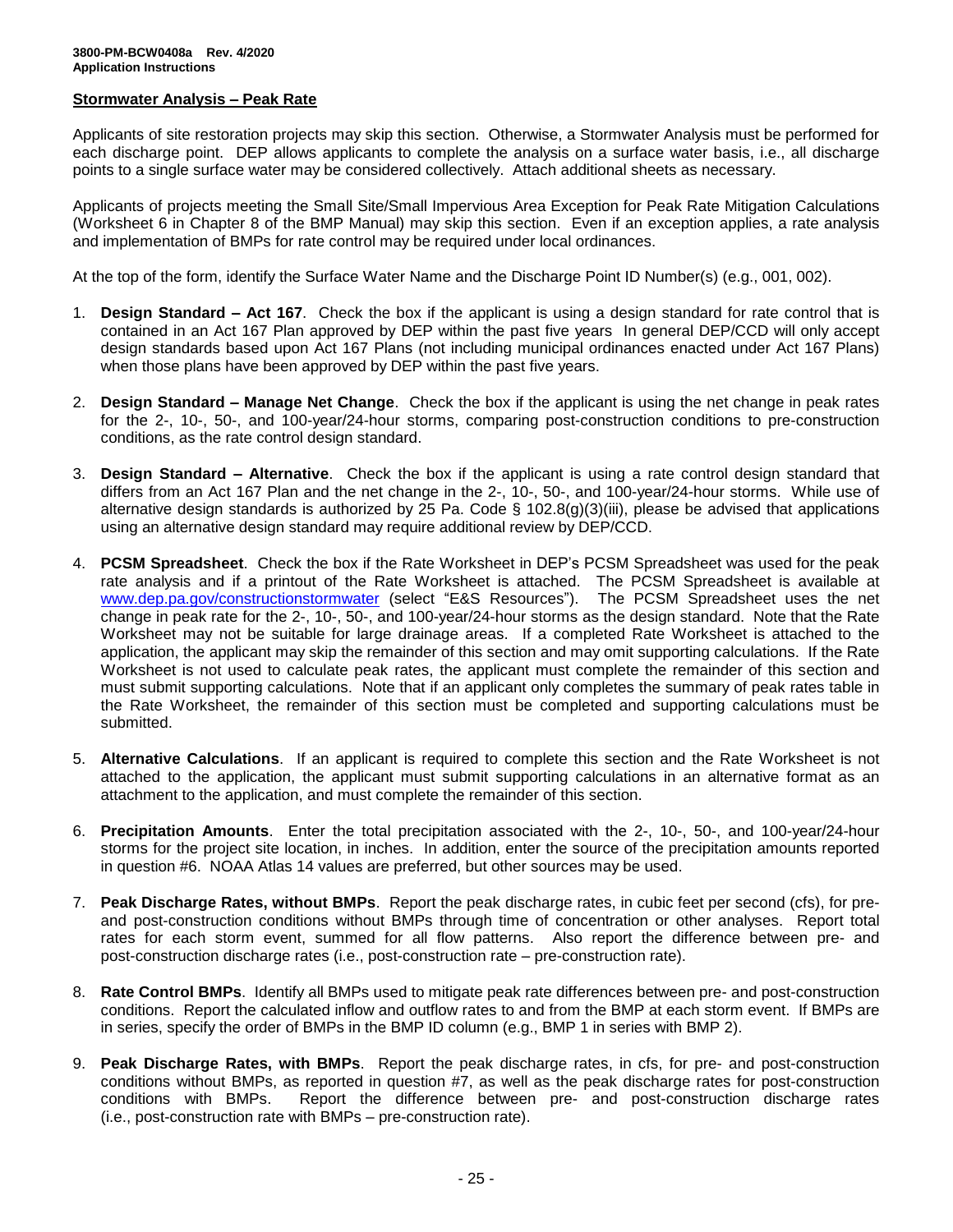#### **Stormwater Analysis – Water Quality**

Applicants of site restoration projects may skip this section. Otherwise, a Stormwater Analysis must be performed for each discharge point. DEP allows applicants to complete the analysis on a surface water basis, i.e., all discharge points to a single surface water may be considered collectively.

**PCSM Spreadsheet**. All applicants must check this box and attach to the application a printout of the Quality Worksheet in the PCSM Spreadsheet demonstrating that pollutant loads for Total Suspended Solids (TSS), Total Phosphorus (TP) and Total Nitrogen (TN) following construction will not exceed pre-construction pollutant loads for storms up to and including the 2-year/24-hour storm. **This water quality demonstration in the form of no net change (i.e., increase) in pollutant loads must be made in order for DEP/CCD to issue an Individual NPDES Permit**. See the instructions to the PCSM Spreadsheet for additional information on the Quality Worksheet.

#### **Long-Term O&M**

List each PCSM BMP (including site restoration) and report the O&M requirements, including the repair, replacement, or other routine maintenance needs, including a schedule. If the long-term O&M requirements are provided on the PCSM Plan Drawings, identify the location(s) in the Plan Drawings in the "O&M Requirements" section

#### **PCSM Plan Developer**

The developer of the PCSM Plan for the project must complete this section.

If True, check the box next to the statement, "I am trained and experienced in PCSM methods." In that statement, "trained and experienced" also refers to the size and scope of the project). Check the box next to the statement, "I am a licensed professional" if the PCSM Plan Developer is a professional engineer, landscape architect, geologist or land surveyor licensed to practice in this Commonwealth. Enter the name of the PCSM Plan Developer, the business title (if applicable), the company that employs the PCSM Plan Developer, mailing address, city, state, ZIP code (including 4-digit extension), phone number and email address. If the PCSM Plan Developer is a licensed professional, enter the License Type (i.e., engineer, landscape architect, geologist and/or land surveyor), License No., and Expiration ("Exp.") Date of the license; otherwise leave these fields blank.

The PCSM Plan Developer must sign and date this section at the location specified. The signature attests to the accuracy of the information provided and to the PCSM Plan Developer's understanding that the PCSM Plan is complete and conforms to Chapter 102 requirements. Note that a PCSM Plan Developer need not be a licensed professional, but must be a person trained and experienced in PCSM design methods and techniques applicable to the size and scope of the project being designed.

#### **ANTIDEGRADATION ANALYSIS MODULE 3**

Antidegradation Analysis Module 3 [\(3800-PM-BCW0406c\)](http://www.depgreenport.state.pa.us/elibrary/GetFolder?FolderID=105480) must be attached to all Individual NPDES Permit Applications when there will be any stormwater discharges during or following construction to surface waters with a designated or existing use of HQ or EV under 25 Pa. Code Chapter 93, including EV wetlands. Module 3 must also be completed for Individual NPDES Permit Applications when there will be any stormwater discharges during or following construction to surface waters that are impaired for siltation, suspended solids, turbidity, water/flow variability, flow modification/alterations, or nutrients. Instructions for completing Antidegradation Analysis Module 3 are presented herein.

Enter the name of the applicant, Project Site Name, the receiving surface water name, and the receiving surface water use as listed on the application. A separate Module 3 must be completed for each separate receiving surface water as required.

#### **Antidegradation – Erosion and Sediment Control (E&S) Plan**

**Non-Discharge Alternative**. Applicants must evaluate and include a non-discharge alternative in the E&S Plan, unless a demonstration is made that non-discharge alternatives are not environmentally sound and cost effective for the project site. A non-discharge alternative is an environmentally sound and cost effective BMP(s) that individually or collectively eliminate the net change in stormwater volume, rate and quality for storm events up to and including the 2-year/24-hour storm (net change) when compared to the stormwater rate, volume and quality prior to the earth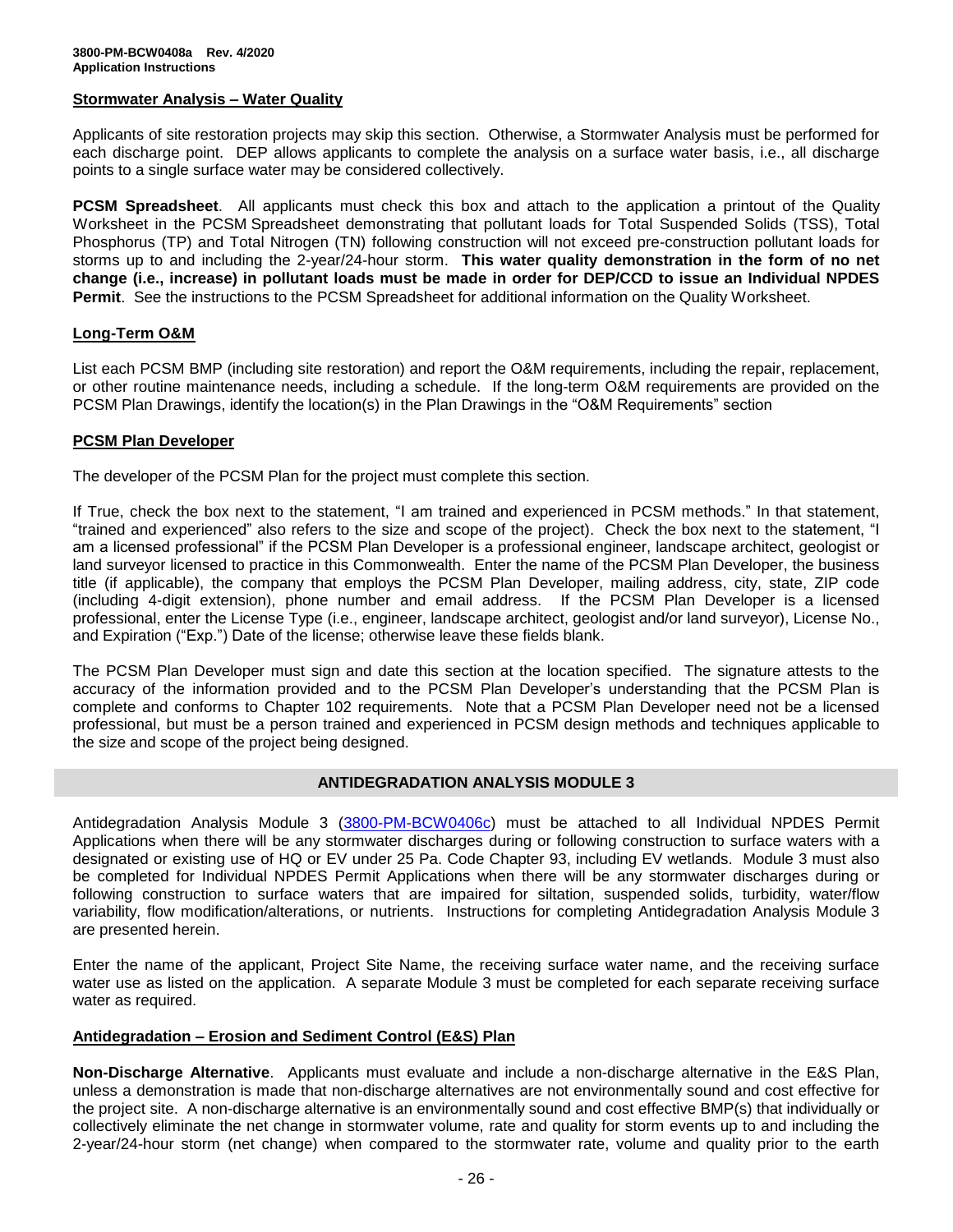disturbance activities to maintain and protect the existing quality of the receiving surface waters of this Commonwealth.

Check the appropriate box if a non-discharge alternative will be utilized during earth disturbance activities. If checked, check additional box(es) that identify the E&S BMP(s) that will be used to satisfy the non-discharge alternative. If a BMP is not listed check the box for "Other" and list the name of the BMP.

In the space provided, explain how the proposed E&S BMPs will achieve the non-discharge alternative by eliminating the net change during earth disturbance activities. Attach additional sheets to the Module as necessary.

If a non-discharge alternative is utilized, the E&S Plan section of the Module is complete, and the applicant can proceed to the Antidegradation – Post-Construction Stormwater Management (PCSM) Plan section of the Module.

If a non-discharge alternative will not be utilized, explain in the space provided or on additional sheets why it was determined that a non-discharge alternative is not environmentally sound and cost effective for the project site. Then proceed to the Antidegradation Best Available Combination of Technologies (ABACT) portion of the E&S Plan section of the Module.

**ABACT**. If a non-discharge alternative will not be utilized, the applicant must utilize ABACT E&S BMPs in the E&S Plan. Check the appropriate box to identify the use of ABACT BMPs. ABACT BMPs are environmentally sound and cost effective treatment, land disposal, pollution prevention and stormwater reuse BMPs that individually or collectively manage the difference in the net change in stormwater volume, rate, and quality for storm events up to and including the 2-year/24-hour storm when compared to the stormwater rate, volume and quality prior to the earth disturbance activities to maintain and protect the exiting quality of the receiving surface waters of this Commonwealth. For applicants that will utilize a non-discharge alternative for E&S, this section may be skipped.

Check all appropriate boxes to identify the BMP(s) that will be utilized to achieve ABACT. If a BMP is not listed check the box for "Approved Alternative" and identify the BMP.

In the space provided, explain how the proposed E&S BMPs will achieve ABACT. Attach additional sheets to the Module as necessary.

#### **Antidegradation – Post-Construction Stormwater Management (PCSM) Plan**

**Non-Discharge Alternative**. Applicants must evaluate and include non-discharge a non-discharge alternative in the PCSM Plan, unless a demonstration is made that non-discharge alternatives are not environmentally sound and cost effective for the project site.

Check the appropriate box if a non-discharge alternative will be utilized after earth disturbance activities. If checked, check additional box(es) that identify the PCSM BMP(s) that will be used to satisfy the non-discharge alternative. If a BMP is not listed check the box for "Other" and list the name of the BMP.

In the space provided, explain how the proposed PCSM BMPs will achieve the non-discharge alternative by eliminating the net change after earth disturbance activities. Attach additional sheets to the Module as necessary.

If a non-discharge alternative is utilized for PCSM, the applicant can proceed to the Certification section of the Module.

If a non-discharge alternative will not be utilized, explain in the space provided or on additional sheets why it was determined that a non-discharge alternative is not environmentally sound and cost effective for the project site. Then proceed to the Antidegradation Best Available Combination of Technologies (ABACT) portion of the PCSM Plan section of the Module.

**ABACT**. If a non-discharge alternative will not be utilized, the applicant must utilize ABACT PCSM BMPs in the PCSM Plan. Check the appropriate box to identify the use of ABACT BMPs. For applicants that will utilize a non-discharge alternative for PCSM, this section may be skipped.

Check all appropriate boxes to identify the BMP(s) that will be utilized to achieve ABACT. If a BMP is not listed check the box for "Approved Alternative" and identify the BMP.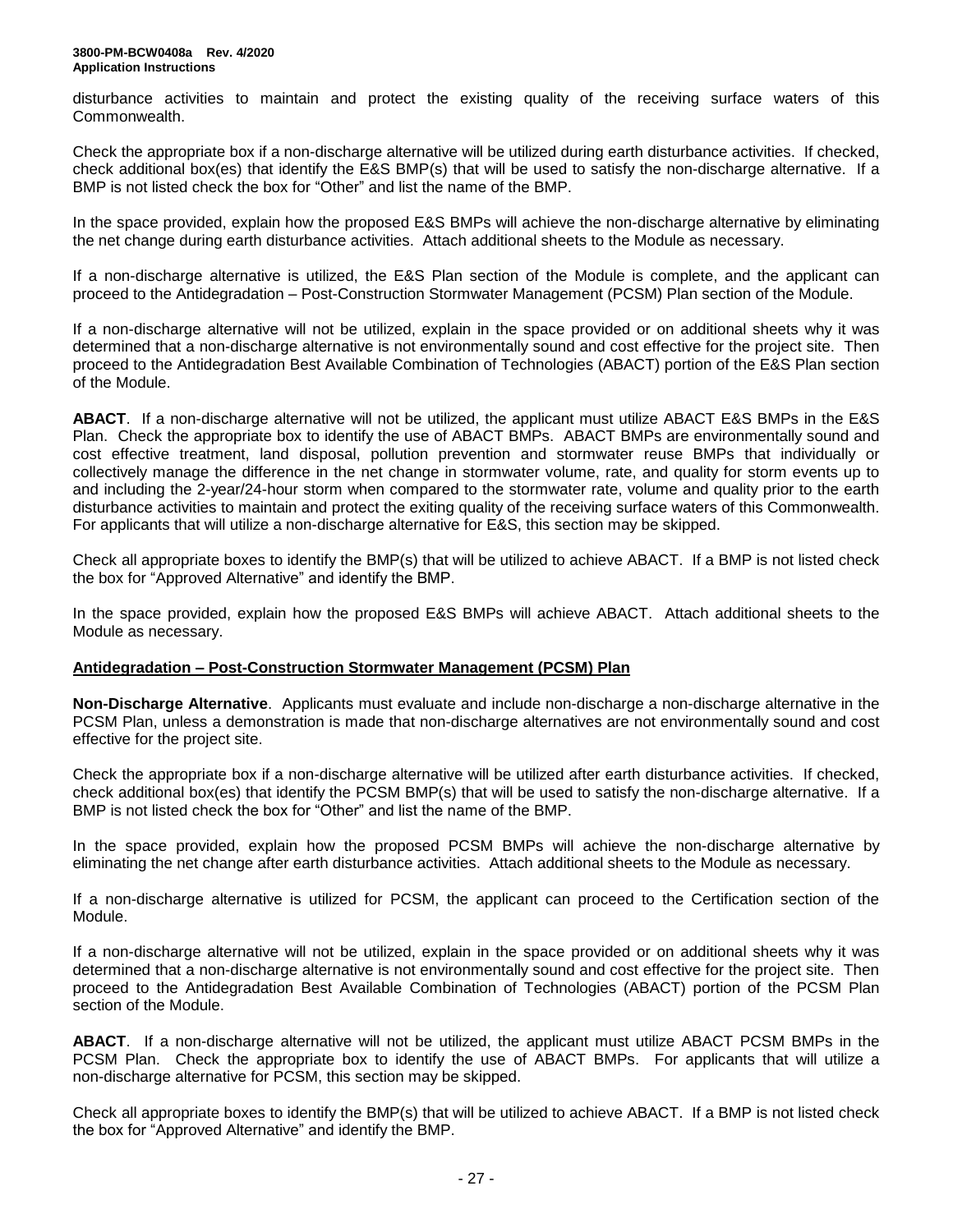In the space provided, explain how the proposed PCSM BMPs will achieve ABACT. Attach additional sheets to the Module as necessary.

## **Certification**

The applicant must certify that the information contained in the Module is true, accurate, and complete. The Module must be signed and dated by the person identified as the applicant in the application. See the Certification for Applicants section of these instructions for additional information.

### **RIPARIAN BUFFER MODULE 4**

Riparian Buffer Module 4 [\(3800-PM-BCW0406d\)](http://www.depgreenport.state.pa.us/elibrary/GetFolder?FolderID=105480) must be attached to all Individual NPDES Permit Applications when the earth disturbance or project site boundary will extend to within 150 feet of a perennial or intermittent river, stream, creek, lake, pond or reservoir with a designated use of HQ or EV under 25 Pa. Code Chapter 93. Instructions for completing Riparian Buffer Module 4 for Individual NPDES Permits are presented herein.

Enter the name of the applicant, Project Site Name, the receiving surface water name(s), and the receiving surface water use(s) as listed on the application.

# **Applicability Information**

Identify the type of Chapter 102 permit application that is being applied for by checking the appropriate box for either Individual NPDES Permit or Erosion and Sediment Control (E&S) Permit. At a minimum, all applicants subject to Module 4 must complete the remaining portion of the Applicability Information section, the Riparian Buffer or Riparian Forest Buffer Information section, and Certification section.

**Exceptions**. Check the appropriate box(es) to identify if the project meets any of the exceptions identified by 25 Pa. Code § 102.14(d)(1). Attach a separate sheet to the Module describing how the project either in its entirety or partially meets the identified exception(s).

If the project, in its entirety, meets one or more of the exceptions, the applicant can proceed to the Certification section of the Module. If the project partially meets one or more of the exceptions, the applicant must complete the remaining applicable portions of the Module based upon the portion of the project that does not meet an exception.

**Allowed or Allowable Activities**. Check the appropriate box(es) to identify if the project meets any of the allowed or allowable activities identified by 25 Pa. Code § 102.14(f)(2) and 102.14(f)(3). Attach a separate sheet to the Module describing how the project either in its entirety or partially meets the allowable or allowed activity(ies), including the authorization by DEP for the last three activities.

If the project, in its entirety, meets one or more of the allowable or allowed activity(ies), the applicant can proceed to the Certification section of the Module. If the project partially meets one or more of the allowable or allowed activity(ies), the applicant must complete the remaining applicable portions of the Module based upon the portion of the project that does not meet an allowable or allowed activity(ies).

# **Riparian Buffer or Riparian Forest Buffer Information**

1. **Earth Disturbance Activity**.Identify (i.e., Yes or No) if there is an earth disturbance activity within 150 feet of a perennial or intermittent river, stream, creek, lake, pond, or reservoir with a designated use of HQ or EV.

Check the box for No if there is an earth disturbance activity within 150 feet of a perennial or intermittent river, stream, creek, lake, pond, or reservoir with an existing use of HQ or EV. If the answer is No, proceed to question #2.

If the answer is Yes, check the appropriate box to indicate whether a) a 150-foot minimum riparian buffer or riparian forest buffer will be implemented; b) an equivalency demonstration will be conducted; or c) the applicant is seeking a waiver under 25 Pa. Code § 102.14(d)(2). It is noted that waivers are not available to applicants of Individual NPDES Permits, only to applicants of E&S permits. Applicants of Individual NPDES Permits may select only a) (150-foot buffer) or b) (equivalency demonstration), and one must be selected.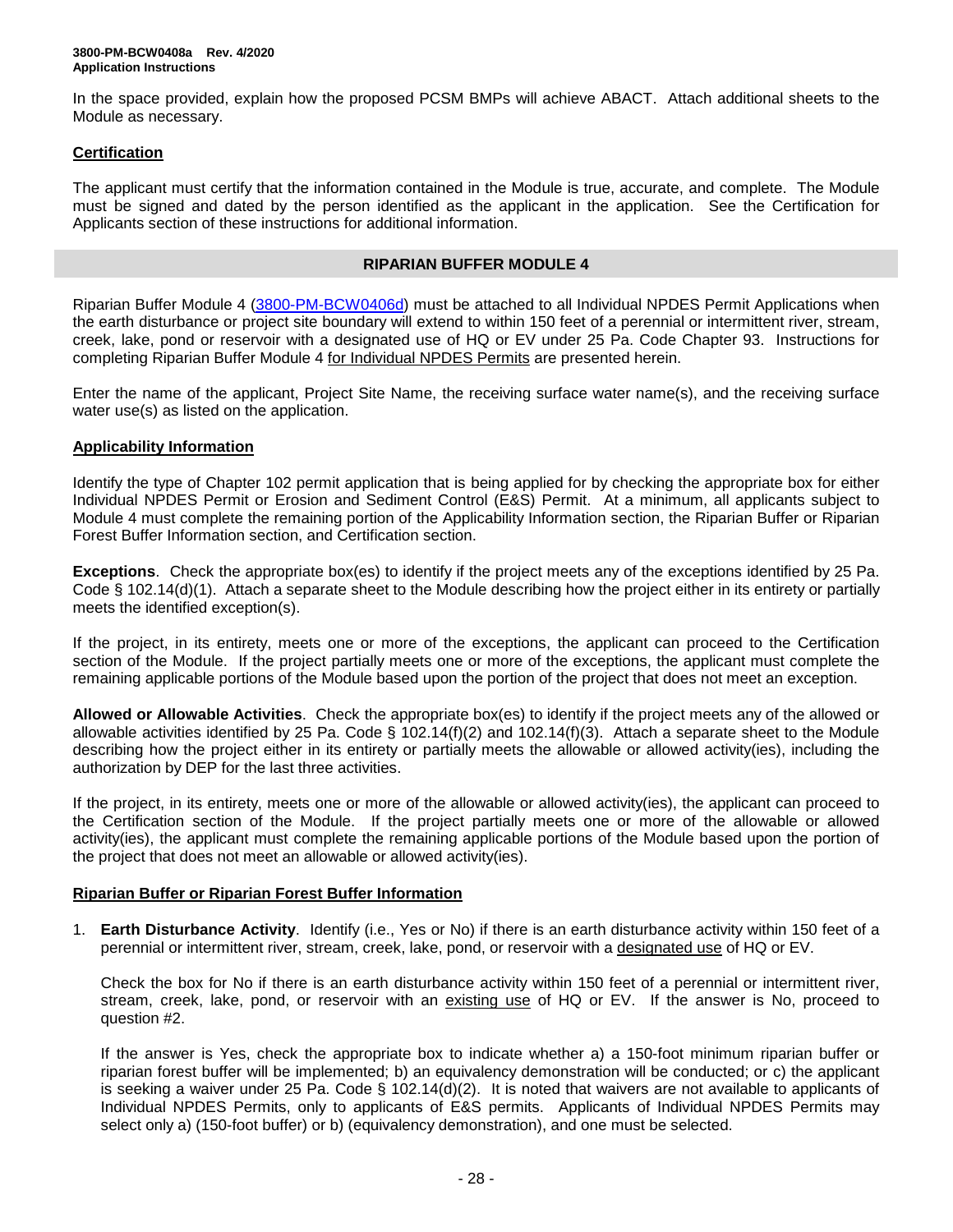If a) (150-foot buffer) is selected, complete all remaining questions  $(2 - 7)$  in this section, and proceed to the Certification section of the Module.

If b) (equivalency demonstration) is selected, complete question 2 in this section, and proceed to the Equivalency Demonstration section of the Module. The equivalency demonstration is for a riparian buffer unless stated otherwise in question #2.

If c) (waiver) is selected by an applicant of an E&S Permit, complete question 2 in this section, and proceed to the Waiver Request section of the Module (do not complete the Equivalency Demonstration or Riparian Forest Buffer Offset Information sections).

2. **Project Site Location**. Identify (i.e., Yes or No) if the project site is within 150 feet of a perennial or intermittent river, stream, creek, lake, pond, or reservoir with a designated use of HQ or EV and the use is not being attained (i.e., the water is impaired).

If the answer is No, proceed as directed in question #1.

If the answer is Yes, check the appropriate box to indicate whether a) a 150-foot minimum riparian forest buffer will be implemented (maintained, converted, or established); b) an equivalency demonstration will be conducted; or c) the applicant is seeking a waiver under 25 Pa. Code § 102.14(d)(2). It is noted that waivers are not available to applicants of Individual NPDES Permits, only to applicants of E&S permits. Applicants of Individual NPDES Permits may select only a) (150-foot riparian forest buffer) or b) (equivalency demonstration), and one must be selected.

If a) (150-foot buffer) is selected, complete all remaining questions  $(3 - 7)$  in this section, and proceed to the Certification section of the Module.

If b) (equivalency demonstration) is selected, proceed to the Equivalency Demonstration section of the Module. The equivalency demonstration is for a riparian forest buffer.

If c) (waiver) is selected by an applicant of an E&S Permit, proceed to the Waiver Request section of the Module (do not complete the Equivalency Demonstration or Riparian Forest Buffer Offset Information sections).

- 3. **Species**. Identify the species of vegetation that will be planted in order to implement the riparian buffer or riparian forest buffer. Attach additional sheets as necessary to the Module. A planting plan must be included as part of the PCSM Plan.
- 4. **Buffer Widths**. Identify the average minimum widths, in feet, of Zones 1 and 2 in the space provided.
- 5. **Buffer Length**. Identify the linear length, in feet, of the implemented riparian buffer or riparian forest buffer.
- 6. **Management Plan**. If a riparian forest buffer will be implemented a riparian forest buffer management plan must be part of the PCSM Plan, in accordance with 25 Pa. Code § 102.14(b)(4). Check the appropriate box if the management plan has been included in the PCSM Plan.
- 7. **Protection**. A riparian buffer or riparian forest buffer must be protected in perpetuity in accordance with 25 Pa. Code § 102.14(g). Identify how the riparian buffer/riparian forest buffer will be protected by checking the appropriate box.

#### **Equivalency Demonstration**

Check the appropriate box to identify that Worksheets 12 and 13 from DEP's BMP Manual and Worksheets 14 and 15 from DEP's Riparian Buffer or Riparian Forest Buffer Equivalency Demonstration (Document ID No. 310-2135-002) have been completed and are attached to this Module and demonstrate that proposed PCSM BMPs will provide equivalent or better pollutant load reductions as a riparian buffer or riparian forest buffer.

Check the appropriate box to identify that the Checklist for Functional Equivalency of Riparian Buffers and Riparian Forest Buffers as contained in DEP's Riparian Buffer or Riparian Forest Buffer Equivalency Demonstration (Document ID No. 310-2135-002) is attached to this Module. In addition to this checklist, the applicant must explain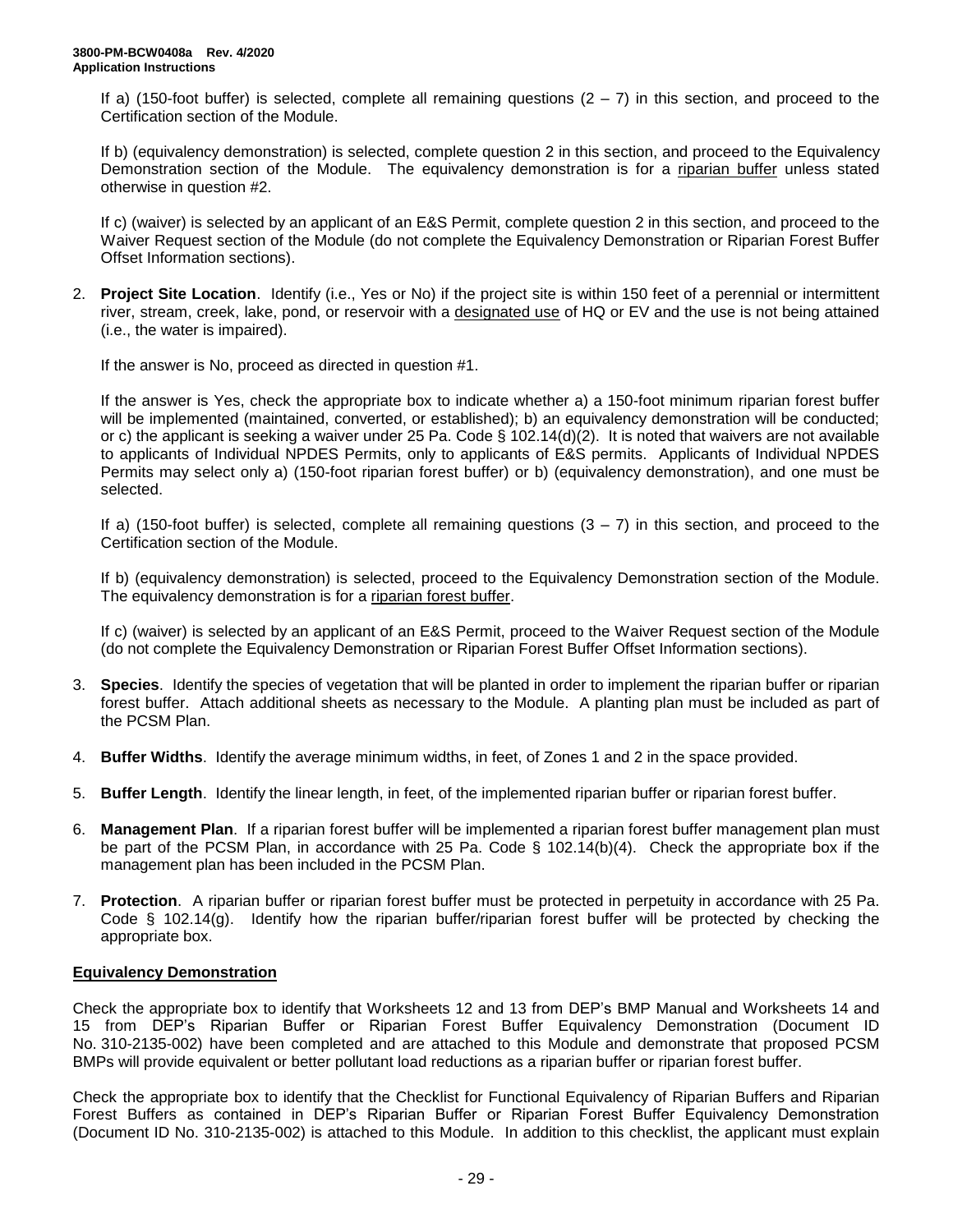how the proposed BMPs meet the functional equivalency of a riparian buffer or riparian forest buffer and attach the explanation to this Module.

Check the appropriate box to identify if there will be any earth disturbance within 100 feet of a surface water (including wetlands). If the answer is Yes, the applicant must complete the Offset Information section of this Module. If the answer is No, the applicant can proceed to the Certification section of this Module.

### **Riparian Forest Buffer Offset Information**

- 1. **Area of Offset**. The amount of earth disturbance within 150 feet of a perennial or intermittent river, stream, creek, lake, pond, or reservoir must be offset at a ratio of 1:1. Identify the required amount of area to be offset, in acres. This area must be identified on a PCSM Plan Drawing.
- 2. **Proposed Offset**. Identify the proposed amount of offset area, in acres. This area must be identified on a PCSM Plan Drawing.
- 3. **Ch. 93 Drainage List – Project Site**. List the Chapter 93 Drainage List (A Z) where the perennial or intermittent river, stream, creek, lake, pond, or reservoir with a designated use of HQ or EV and the project site is located.
- 4. **Ch. 93 Drainage List – Offset Site**. List the Chapter 93 Drainage List (A Z) where the offset buffer will be established. Note that under Act 162, offset sites must be in the same drainage list and as close as possible to the project site.
- 5. **Offset Property Owner**. In the space provided identify the property owner(s) of where the offset riparian forest buffer will be located.

Check the appropriate box to identify that the authorization to implement the offset riparian forest buffer has been provided by the property owner(s) of where the offset riparian forest buffer will be implemented has been attached to this Module.

Check the appropriate box to indicate that a plan drawing showing the location and extent of the riparian forest buffer and an implementation plan are attached to this Module.

- 6. **Species**. Identify the species of vegetation that will be planted in order to implement the riparian buffer or riparian forest buffer. Attach additional sheets as necessary to the Module. A planting plan must be included as part of the PCSM Plan.
- 7. **Buffer Widths**. Identify the average minimum widths, in feet, of Zones 1 and 2 in the space provided.
- 8. **Buffer Length**. Identify the linear length, in feet, of the implemented riparian buffer or riparian forest buffer.
- 9. **Management Plan**. If a riparian forest buffer will be implemented a riparian forest buffer management plan must be part of the PCSM Plan, in accordance with 25 Pa. Code § 102.14(b)(4). Check the appropriate box if the management plan has been included in the PCSM Plan.
- 10. **Protection**. A riparian buffer or riparian forest buffer must be protected in perpetuity in accordance with 25 Pa. Code § 102.14(g). Identify how the riparian buffer/riparian forest buffer will be protected by checking the appropriate box.

#### **Waiver Information**

Waivers of riparian buffer or riparian forest buffer requirements is only applicable to E&S Permits (individual or general). If a person is applying for an Individual NPDES Permit this section is not applicable.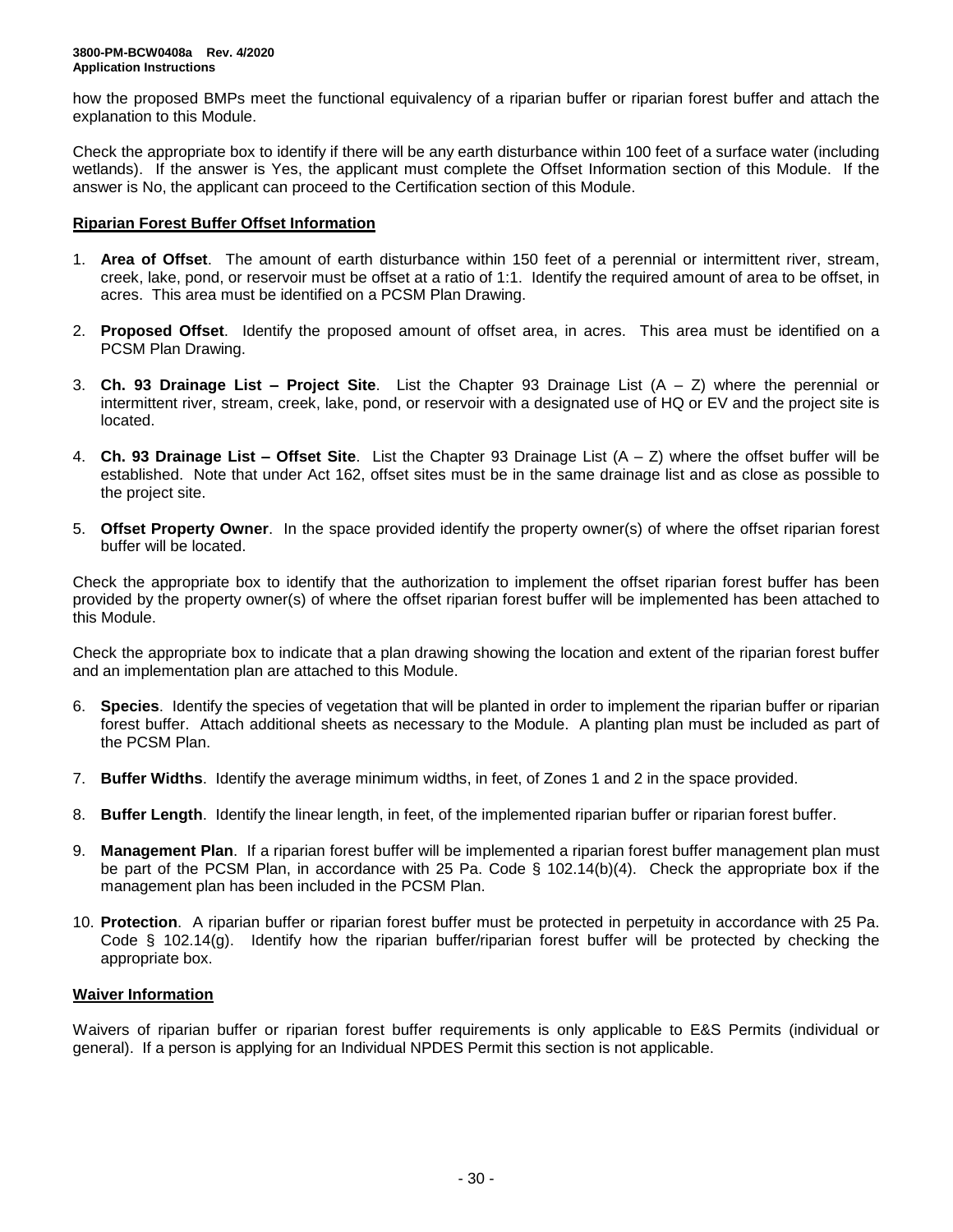### **Certification**

The applicant must certify that the information contained in the Module is true, accurate, and complete. The Module must be signed and dated by the person identified as the applicant in the application. See the Certification for Applicants section of these instructions for additional information.

### **APPLICANT'S CHECKLIST**

To ensure the application is complete, DEP provides a checklist (3800-PM-BCW0408c). This completed checklist must be submitted with the completed application form.